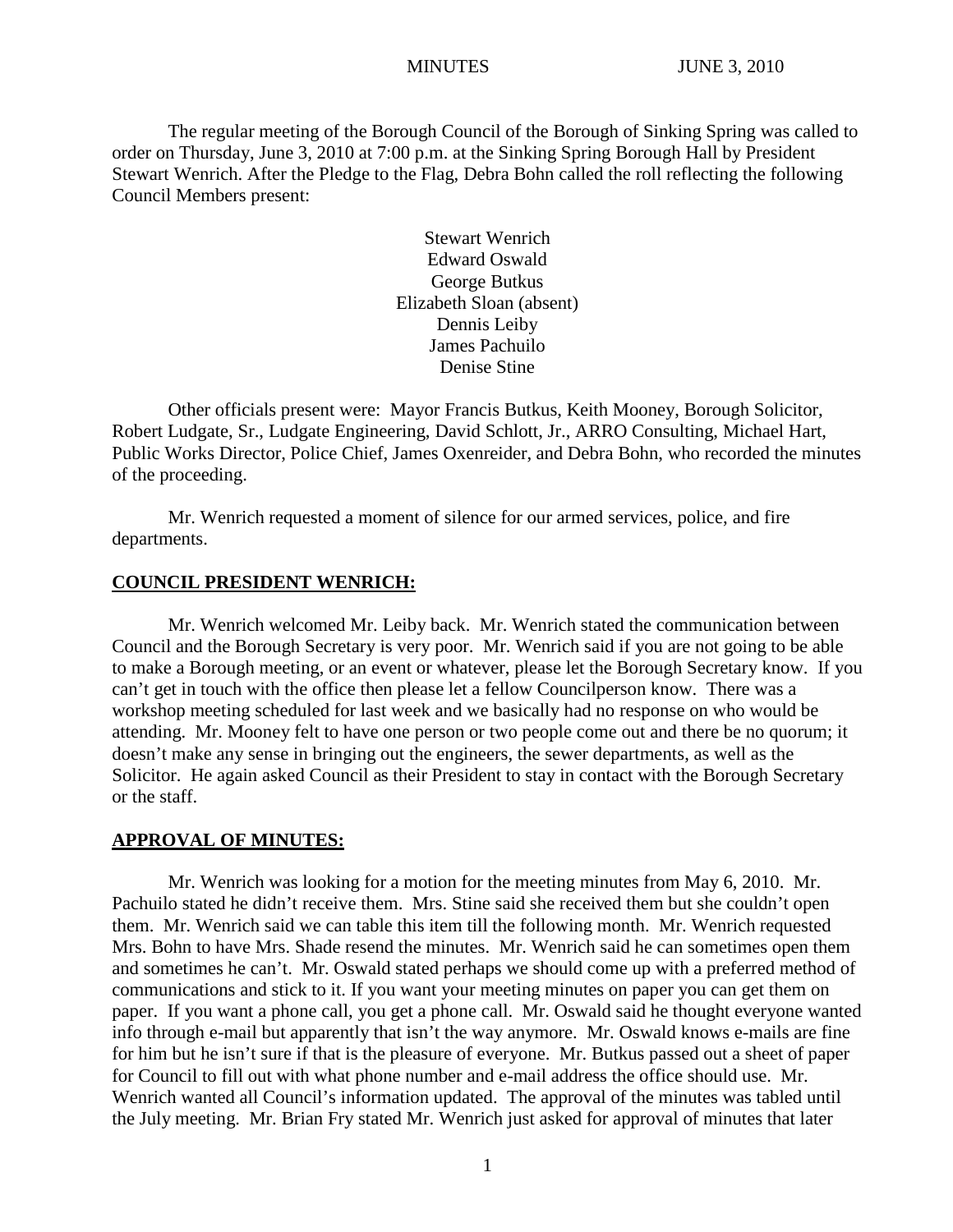#### **APPROVAL OF MINUTES (cont'd):**

Mr. Wenrich admitted he hadn't even seen. He asked if that was true. Mr. Wenrich said they usually come out a week prior to which Mr. Fry stated he understood there was a problem with the e-mail. But he said he was calling for approval of minutes and yet Mr. Wenrich hadn't even seen them. Mr. Oswald said this is standard procedure. Mr. Mooney said he will field that question. Mr. Wenrich stated at times he can't open documents on his work computer and his home computer just crashed. He is somewhat out of the loop currently electronic wise however there are six (6) others that can vote on this issue. Mr. Mooney gave the "easy legal" explanation. Mr. Mooney explained that Mr. Wenrich's job is not to run the meeting at his whim. His job is to run the meeting so it stays organized however he in one (1) Councilman, one (1) vote. If the rest of Council has reviewed the minutes, the minutes are to be approved at the next earliest meeting after the minutes have been reviewed. If the other six (6) Council people had reviewed the minutes and were ready to vote, then they vote on it. He runs the meeting but he doesn't set the agenda to his whim. The agenda is the business of the Borough. Mrs. Bohn told Mr. Leiby that she has saved all his papers and will see that he gets them.

#### **VISITORS:**

The first visitor was Mr. Bruce Light. Mr. Light stated he was here to find out the status of Mr. Leiby. He wanted to know where he is establishing his residence. Mr. Leiby said his address is 727 Commerce Street and he is currently since he can't do steps while taking chemotherapy living with his daughter. Mr. Light understood that information however he was told that Mr. Leiby does not plan on going back to his residency. Mr. Leiby questioned how did he know that? Mr. Light said he heard that and that is why he wanted to know if that was true or not. Mr. Leiby questioned how Mr. Light could make a statement like that. Mr. Light said he wasn't making a statement that is what he heard. Mr. Leiby said he was born in Sinking Spring, lived here all is life, he will die here. Mr. Light stated that he didn't answer his question. Mr. Leiby said if he dies he will be back in Sinking Spring. Mr. Light said he is asking about his residence. Mr. Leiby said "where do I pay taxes?" Mr. Light said that has nothing to do with it. Mr. Light said you can own a home and rent it and not live there. He said you could live someplace else. Mr. Light was just questioning if he was planning on returning to his home. Mr. Leiby questioned Mr. Light that he must live in the Borough to serve on Borough Council. Mr. Light said yes. Mr. Butkus asked for a clarification. If Mr. Leiby is convalescing due to medical reasons how does that affect his residency? His residence is where he intends his permanent residence to be. Mr. Light said that is all he is asking to which Mr. Leiby stated you sure are digging. Mr. Leiby stated we never made a fuss over Mr. Light when he was in the hospital. Mr. Light said all you had to do was ask me, I would have told you where I was going to be living. Mr. Leiby said when Mr. Wenrich was off for five (5) months we never said a word on Council about him being missing; but not that I am off it's an issue. Mr. Light again asked Mr. Leiby if he will be living at the residence that he used when he ran for Council. Yes or no, Mr. Light asked. Mr. Leiby told Mr. Light he should ask God because he doesn't know if he will be able to do steps. Only God knows that answer. Mr. Butkus said he thinks the question is do you intend to (Mr. Leiby spoke over Mr. Butkus) and Mr. Leiby said absolutely. He is going to die here, he was born here. Mr. Light stated he wished Mr. Leiby good health but if in the future Mr. Light would like to be informed if and when Mr. Leiby returns to his residence. He thanked Council.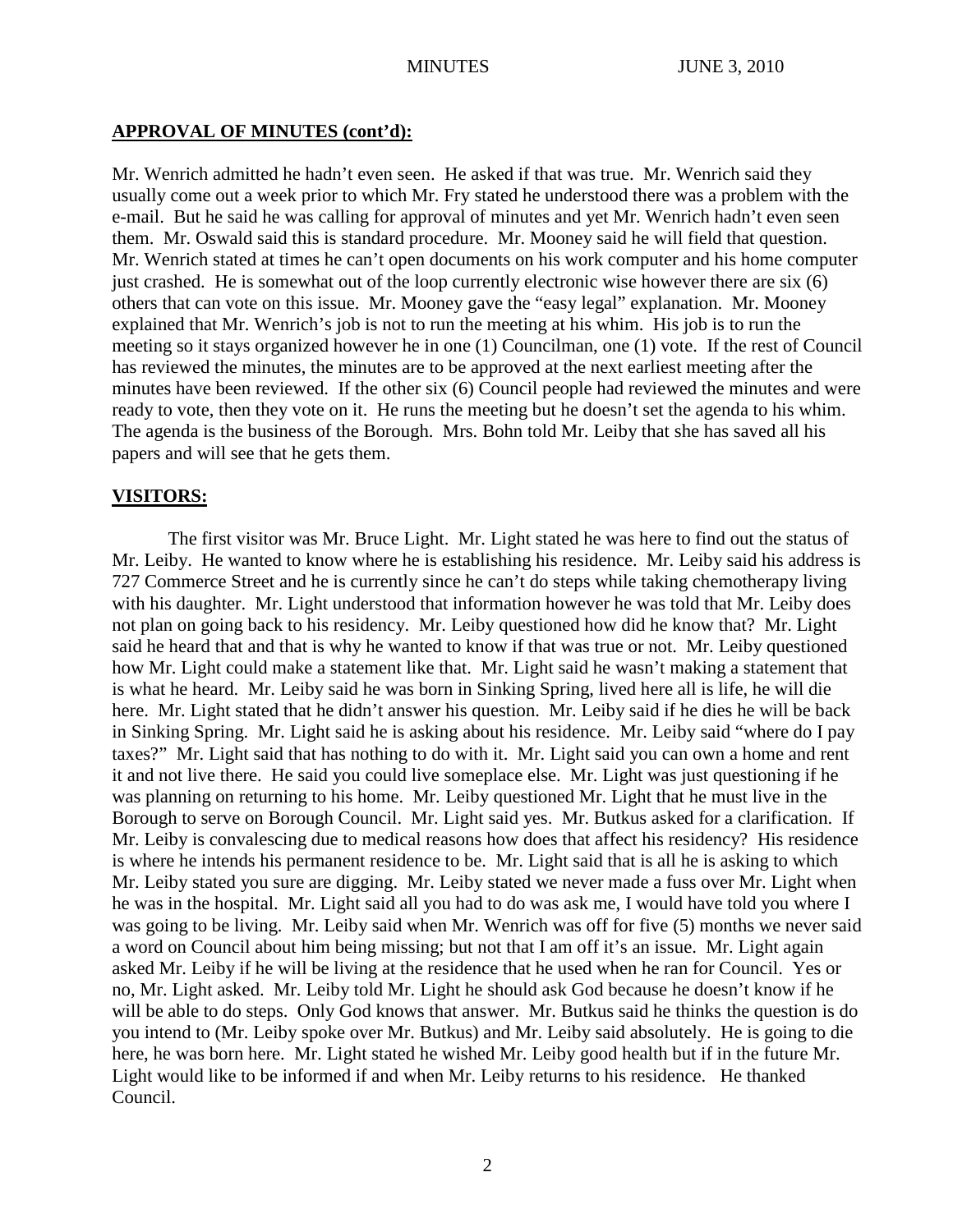#### **VISITORS (cont'd):**

Mr. Holland and Mr. Zimmerman of VIST Insurance addressed Council next. Mr. Zimmerman stated currently the Borough is a client of VIST Insurance on the property/casualty and workman's comp side of the business. He is there for Council's consideration on the employee benefits side. A few weeks prior they met with Mrs. Regina Shade and she recommended we speak with Solicitor Mooney and requested a quick summary be given to Council of what they can provide the Borough. He passed a letter out that was given to Mrs. Shade. He explained that he and Mr. Holland are from the employee benefits side of things. This is everyone's nightmare these days. He explained that they will add and delete all employees from the health insurances. With a group this size it wouldn't matter who was giving you rates….the rates are the rates. There are no negotiations on rates for groups of less than 100 people. It boils down to who will give you the best service. They are full service. If the Borough has claim issues, they will need a signed HIPPA form, and they would then be able to resolve the problems. They provide third party COBRA administration. They have prepared some broker letters with no disrespect to our current broker. VIST has a lot to offer. Mr. Zimmerman has worked with Mrs. Stine at their sewer authority. Mr. Holland will be at Cumru Township the following day so they do a lot of work with municipalities. Mr. Zimmerman gave Mr. Wenrich the broker letters if Council so chooses to go with VIST. He explained what they are used for. A brief discussion ensued. Mr. Butkus questioned how many medical carriers they represent. Mr. Zimmerman stated all of the major carriers. Mr. Zimmerman stated now is the time we should change if we are going to change. The Health America coverage begins October 1, 2010 for next year. Those renewals are being worked on. Mr. Butkus asked how the fee is calculated. Mr. Zimmerman stated that there are no negotiations. The carriers pay them. You are paying the carrier the same amount whether you have a broker or not, Mr. Zimmerman said. Mr. Richard Holland addressed Council. He is the HR Consultant for VIST Insurance. He doesn't sell insurance or anything like that; he supplies human resources services to all of their clients. He works with Pottstown Borough, Kutztown Borough, Cumru Township, Albright College and other clients. He is currently helping their clients work through the new health care reform act. He explained there are changes coming. 2014 will be a big year for the changes. His job is to try and prevent trouble in the human resource area as opposed to defending it. It is a lot less expensive to prevent a problem then to defend it in court. He helps write handbooks, polices, forms; they developed a system for Pottstown Borough to appraise their employees. They had no system in place. They gave him a performance appraisal, a self assessment, a performance plan and also objection setting. They hired a consultant to come in at \$60,000 to tell them the problem is your employees have no accountability. He explained some other things they can provide. He thanked Council for their time as well. Mr. Oswald wanted to thank Mrs. Shade for looking into this. He knows that performance evaluations are something that past Council as well as some on this Council want to see happen. He is very much in favor of this. Mr. Butkus made a motion to transfer our insurance broker business to VIST and terminate both of our other insurance brokers which dealt with our health insurance; seconded by Mr. Oswald.  $AYES - 6$ ,  $NAYS - 0$ ,  $ABSENT$ – 1 (Ms. Sloan); motion carried. Someone spoke in the public however it was inaudible. Mayor Butkus wanted to thank Mrs. Stine for starting us in the process. Mrs. Stine stated they are wonderful to work with.

Mrs. Smith and Mrs. Peterson were there representing the Recreation Board. Mrs. Peterson thanked Council for walking in the parade with them. They are proposing August 14, 2010 at 4:00 at the Green Valley Country Club on the patio they refer to as "The Dive" for the employee picnic.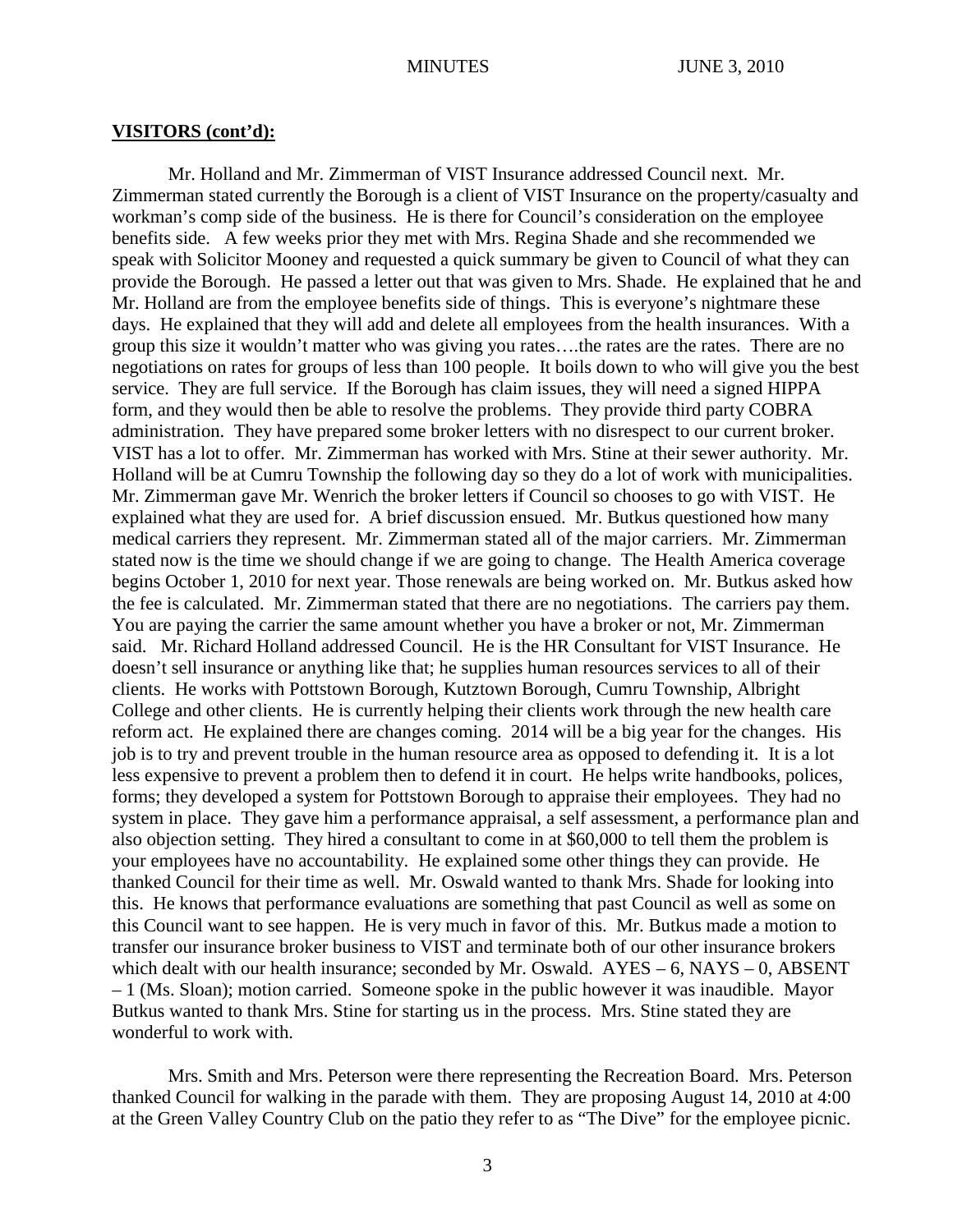#### **VISITORS (cont'd):**

We will be able to use their pool however the employee will need to pay \$5.00. The meal and everything else will be taken care of. They stayed within the \$800.00 limit. More information will be forthcoming. Mr. Wenrich stated they can get together with Mrs. Shade to get the information out. The next item was the playground leaders. Currently, they were approved for five (5) people for the playground. They were looking at about 120 kids. Playground runs from June  $21<sup>st</sup>$  through August  $13<sup>th</sup>$  which is eight (8) weeks. They were hoping to break it into four (4) full time people and two (2) part time people. The four (4) full time employees would be Heather Kraft, Theresa Johnson (they would be head leaders), Ben Owens, and Lewis Shattock as the two (2) additional leaders. They were interviewed by the Board. They were good candidates. The two (2) part time leaders would be Paige Carroll, she is returning. As a part time she would rotate and work about 15 hours a week and cover vacations. The other candidate is Zachary Cameron. He would be part time about 25 hours a week. It ended up being about two (2) hours more a week with these two (2) people. She explained. It is not an extra person but we are getting two (2) people for the price of one (1). The regular playground usually has about 90 children and with Brookfield being added on, they are looking at a least 30. A brief discussion ensued. Mr. Pachuilo made a motion to approve the hiring of the leaders that the Rec Board recommends; seconded by Mrs. Stine.  $AYES - 6$ , NAYS – 0, ABSENT – 1; motion carried. Mrs. Stine thanked them for the float. Heather Kraft and Theresa Johnson will be earning \$9.50 per hour as head leaders; Ben Owens and Lewis Shattock at \$7.55 per hour; Paige Carroll at \$8.25 per hour (part time) and Zachary Cameron, part time at \$7.55 per hour. Mr. Pachuilo made a motion to approve the above wages; seconded by Mrs. Stine. AYES – 6, NAYS – 0, ABSENT – 1; motion carried. Mr. Pachuilo stated if pictures are taken get them to Mrs. Shade so they can be posted on the website. Also, perhaps some can be placed on the Revitalization website as well. Mrs. Peterson was questioning where we were in regards to the pavilion. Mr. Hart is hoping the pavilion will be up by the  $21<sup>st</sup>$  however the third party is still reviewing the plans. She was wondering if the roof wasn't up if those tent like things could be put up to help with shade. The only problem Mr. Hart would have would be securing it down so if a big wind gust came it didn't pull it down. Mrs. Smith said she thinks they would take it down every day. Mr. Wenrich asked Mr. Hart to see if he can get them moving on the plans. Mr. Hart said he thought the review was to take place the prior Friday but it has not as of yet. Part of the problem is they are reviewing the Alcon plans. Mr. Pachuilo is willing to help build if it is necessary along with some other neighbors. Mr. Hart said the building isn't the problem; it is just getting the okay so he can purchase the supplies. He doesn't want to order stuff and let it sit out and weather until the plans are approved. Mr. Butkus questioned if we could push off the opening of the tot lot for a week or so if we have to. Mr. Wenrich asked Mr. Hart if could pursue them a bit harder for their review. Mr. Hart said he is just really busy right now. Mrs. Peterson questioned if there will be picnic tables. Mr. Hart stated they built two (2) tables. They should be over there the upcoming week. Mr. Wenrich again said the parade attendance was great and he wanted them to pass that information out to their neighborhood.

The next visitor was Mr. Brian Fry. Mr. Fry stated he lives at 47 Mull Avenue. He submitted a letter to Borough Council seeking a seat on Council if one (1) should arise. Back in March he submitted a letter that he had read and he requested it become part of the permanent record. He went out on the Borough's website and it was not attached to the minutes. He was wondering why it wasn't there. He would like that looked into. Mr. Fry said one (1) of the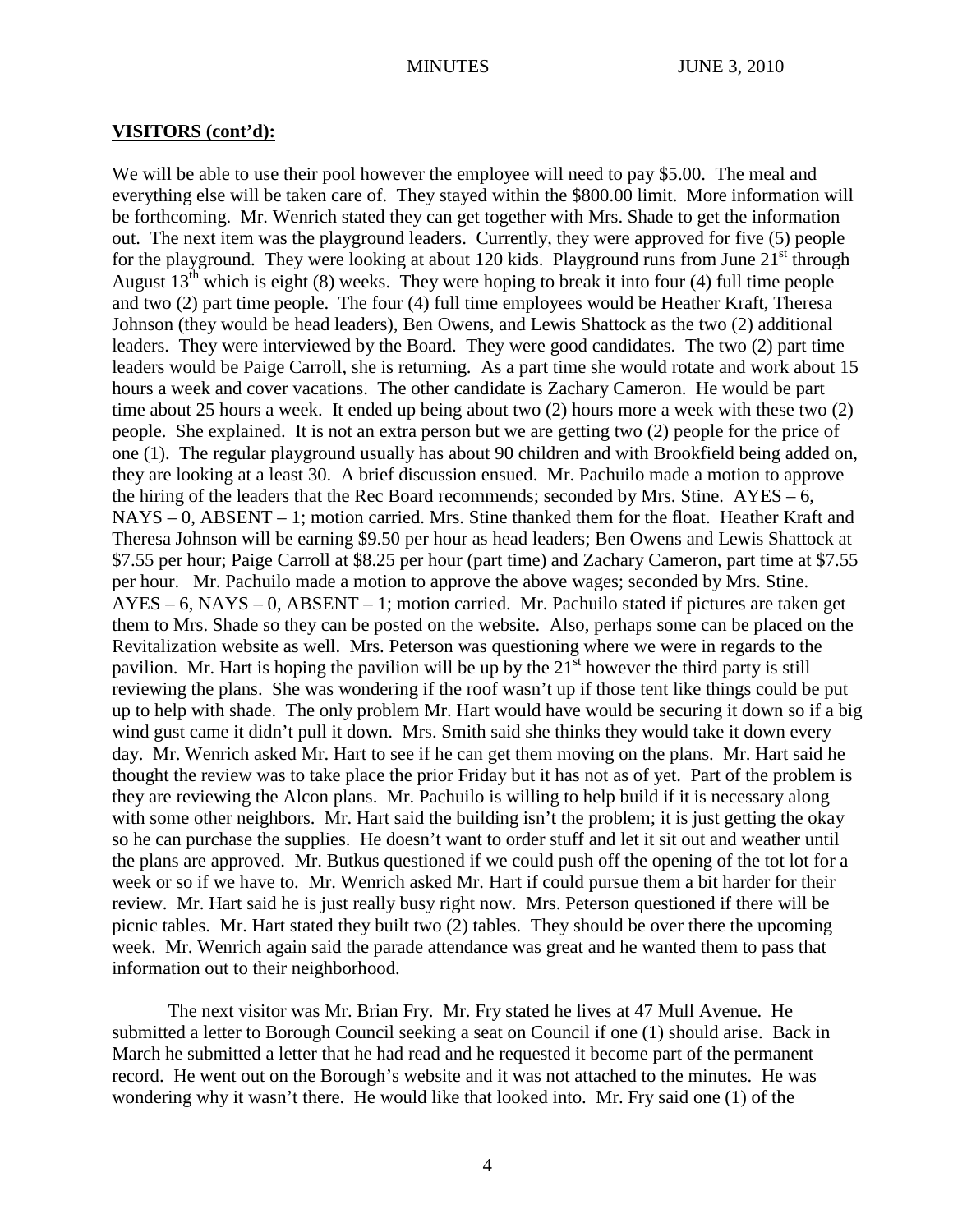# **VISITORS (cont'd):**

meetings a few months ago, Mr. Mooney said either he or his firm represents JDH Construction. Mr. Mooney said that was correct. Mr. Fry questioned how can that not be a conflict of interest? Mr. Mooney said it is a conflict of interest. Mr. Mooney said they did not represent the Borough during that project. Brumbach, Mancuso, and Fegley represented the Borough during the project and they represented JDH Capital. They did not represent both parties as they knew it was a conflict of interest. The Borough approved their representation of JDH and so the Borough was represented by another firm. Mr. Fry said okay that is why he asked; it was confusing to him. He said all that information was not put out there. He appreciated the explanation. He thanked Council.

# **COMMUNICATIONS:**

There were no communications.

# **APPROVAL OF BILLS:**

Mr. Butkus said we had a bill there for leaf hauling from Spring Township. He wanted Mr. Hart to explain. Mr. Hart stated that would be our cost for leaf disposal. Is this above the \$5.00 per head? Mr. Hart did not know. After a brief discussion it was realized this was for the hauling of the leafs during the fall and was not tied into the yard waste site. Mrs. Shade handled that. Mr. Butkus made a motion to pay the bills; seconded by Mrs. Stine.  $AYES - 6$ ,  $NAYS - 0$ ,  $ABSENT - 1$ ; motion carried.

# **WESTERN BERKS FIRE DEPARTMENT:**

There was no report.

# **MILLER ENVIRONMENTAL:**

Mr. Peter Juzyk gave the report for May, 2010. The sanitary sewer flushing dropped off. There was a hose swivel on the sewer jet that started leaking water. A company was called; a part ordered; and it was actually repaired that day. They attempted to do some televising but it is hard to televise if you don't clean before you attempt the televising. They purchased hoses and sprinklers for the newly planted reed beds. The sprinklers that were recommended by Scott Davis of Constructed Wetlands began to fail after a few days. He purchased alternate sprinklers. They have also applied sludge as directed by Mr. Davis. At this time the reeds have grown to an approximate height of three (3) feet. They are doing quite well. Mr. Juzyk still had not received a response from the new owner of the Wonderful Chinese Restaurant regarding the transfer of the existing permit or application for a new permit. He has tried numerous times to make contact. They did sign for a certified letter. Mr. Hart said there is another owner coming into play there. It appears to be changing hands almost every other week. Mr. Hart hasn't seen anything formal but it appears that way. Mr. Wenrich asked Mr. Schlott what is the penalty if they don't return this to him. Mr. Schlott stated he would need to look at the Ordinance itself and see what it states in there. Mr. Wenrich requested Mr. Schlott get together with Mr. Mooney regarding this issue. Mr. Mooney explained what he needs. Mr. Butkus said when this happened before; Mr. Fitzpatrick stated we PA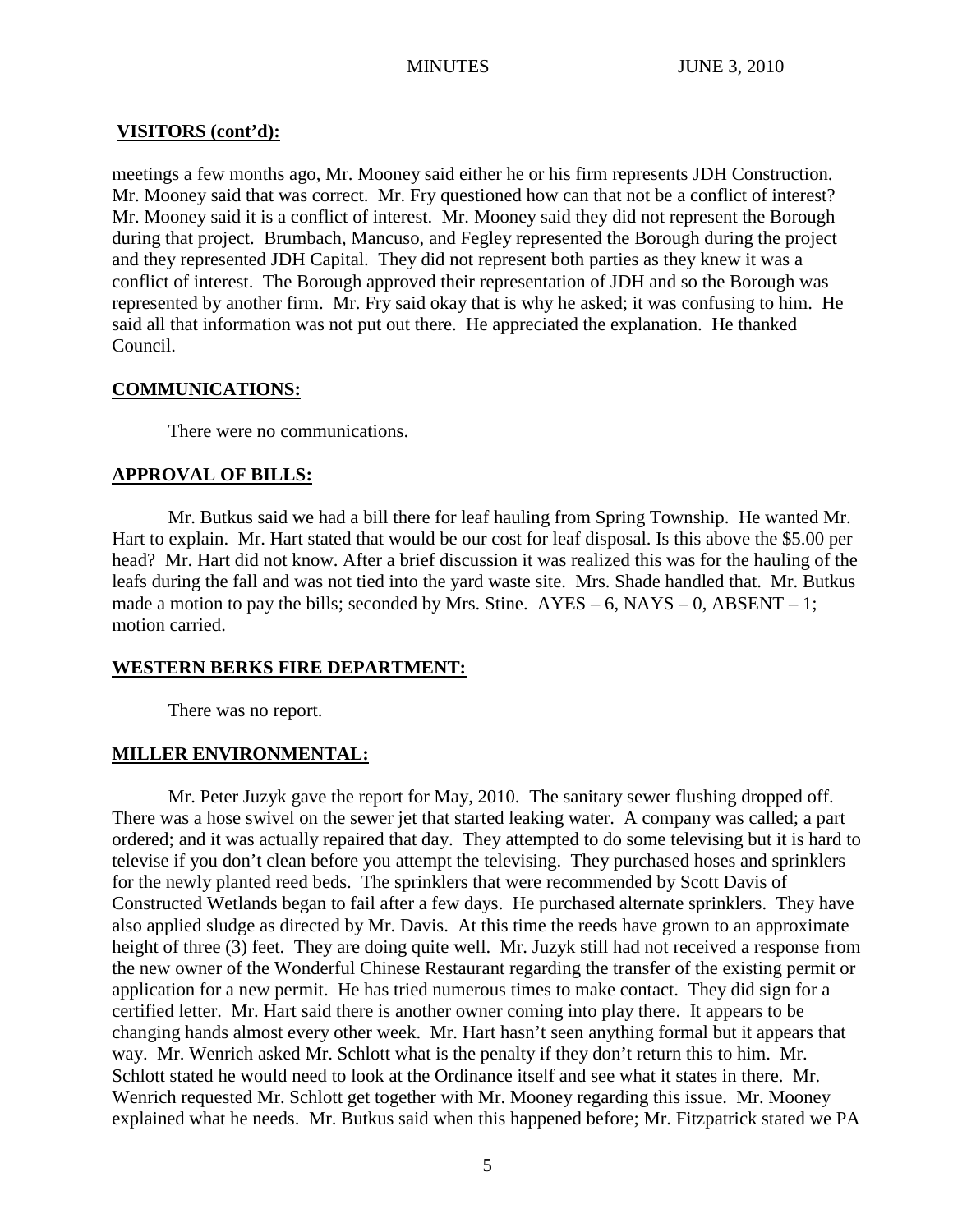#### **MILLER ENVIRONMENTAL (cont'd):**

could turn their water off as they are not in compliance with the Sewer Use Ordinance. A brief discussion ensued as to whether they have their own shutoff. Special Agent Robert Kelly of the Attorney General's Office came to the site on May 4, 2010 as part of an investigation of Lebanon Farms Disposal. He complied with his request for bio-solids information. He e-mailed the information to him. Mr. Oswald wanted to make it known to the residents that this has nothing to do with us. They are investigating Lebanon Farms Disposal not the Borough. It might not have anything to do with Lebanon Farms at all. They were following up on a complaint by a former employee of theirs. The waste sludge pump that had been ordered has been received. The company that was approved at last meeting has ordered additional hardware. They were hoping to do the installation that week but the parts still haven't arrived so they are looking at doing it perhaps next week. Earlier in the month they observed a sinkhole at the Mountain Home Road pump station. It appears to be growing. They did receive a PA One Call notification to mark the lines so he believes a company has been contacted to make the repairs. Mr. Oswald stated we need to make a motion to authorize the repairs because Council members were not responding. Only Mr. Oswald, Mr. Pachuilo, and Mrs. Stine had agreed to move ahead with the repair. A brief discussion ensued as to where it is located. Mr. Leiby questioned why we couldn't do this our self. Mr. Hart said it is very close to pipes, PPL power lines, those types of things. Mr. Butkus said he is passing the insurance risk off to someone else. Mayor Butkus stated when that manhole was put in; there were two (2) springs in the bottom. One (1) was pretty good size, could that be adding to the problem. Mr. Hart said most definitely. Mr. Hart stated he notified Kuser and they came out and put cold patch in it. It was never really good from last time, Mr. Hart said. He would like them to dig down, find the throat and choke it off that way. Mr. Leiby questioned if we have the same runoffs from the other properties like we did. Mr. Hart said yes, but not as bad. The bigger pipe that was put in has made the situation a whole lot better, Mr. Hart said but they do still get a little bit. Mr. Butkus made a motion to ratify the emergency action of contacting a contractor and making the repairs; seconded by Mr. Oswald. AYES – 6, NAYS – 0, ABSENT – 1; motion carried. Mr. Hart stated they were to start that day but they received an emergency call so he will be starting the next day. Mr. Butkus asked Mr. Mooney if we could use sewer funds for this to which Mr. Mooney said yes. Mr. Juzyk said about mid month, Mr. Butkus forward a note to him about missing vent caps at Dunkin Donuts. He contacted the facility manager to have the vent caps replaced however as of that day they are still open. They are vent caps at the end of his driveway leading out to Penn Avenue. He will follow up with a written letter giving him thirty (30) days to make the repairs. Mr. Butkus feels we should only give him fifteen (15). That is just increasing the I&I. Mr. Juzyk said ten (10) days from the date of the letter and he will send it certified. Mr. Butkus questioned how long did he think it would take to get the swivel repaired? Mr. Juzyk stated it was repaired that day.

## **REVITALIZATION PROJECT:**

Mr. Ludgate said the committee is working. Right now we are waiting for the traffic impact study. The consultant was hired as directed by Council. His contract has been completed. The consultant has been in contact with PENNDOT but because of changes in PENNDOT personnel, they have not been able to schedule a so called scoping meeting. However, they are doing the work they can do. One (1) of those things is taking a look at things from an environmental hazard stand point. They had asked the consultant to evaluate the plan three (3) ways. They wanted to know if the traffic congestion will be alleviated by the plan; will there be any problems from an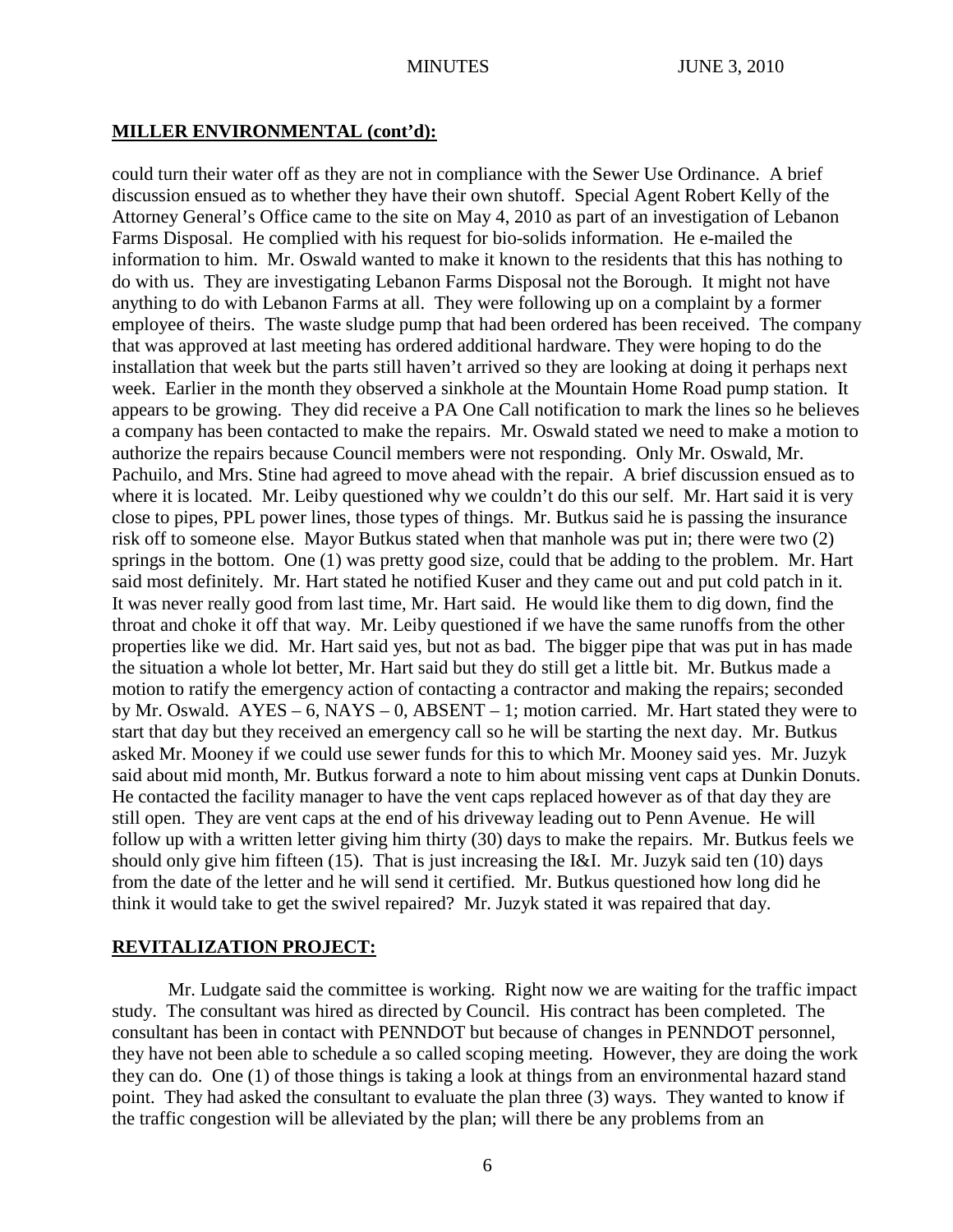# **REVITALIZATION PROJECT (cont'd):**

environmental aspect; they are to provide a certified cost estimate of the proposed construction. This was a specific request of the County Commissioners. The BOSS 2020 committee has received tax exempt status and are beginning to take in some funds. This will allow them to make a tax deductible donation. The treasury, he believes, stands at \$1,500.00. Mr. Butkus questioned if this was State or Federal status to which, Mr. Ludgate said both.

# **UNFINISHED BUSINESS:**

The first item on the agenda was the Ford Explorer bill. Mr. Pachuilo stated Mrs. Shade was going to try and call them did anything happen. Mayor Butkus said the Chief can enlighten them. Chief Oxenreider called Tom Masano to see if the bill was paid. The bill was paid. He asked them if they could lower the bill or do something to help us out a bit. The gentleman got back to the Chief last week and unfortunately there is nothing they can do about refunding money. However, they did agree to extend the warranty on the car for the life of the car as long as we own the car. Mr. Leiby would like to get that in writing. Also, Chief Oxenreider stated they are going to give us ten (10) free oil changes. Mr. Pachuilo appreciated what they are giving us. Mr. Pachuilo did know the bill was paid along with Mrs. Stine. Mr. Butkus made the motion to ratify the paying of the bill with the concessions that the Chief had stated; seconded by Mr. Pachuilo.  $AYES - 5$ ,  $NAYS - 1$ (Mr. Oswald), ABSENT – 1; motion carried.

The next item was 162 EDU's for Traditions. Mr. Mooney stated on May 7, 2010, Traditions made a request in writing to enter into a reservation agreement for 162 EDU's. We passed a sewer reservation ordinance where an entity could reserve capacity; pay an annual fee in order to keep that capacity reserved for a project. This just takes the capacity out of play for other developers. They will pay a yearly fee. They will pay for all of the capacity when they go to use it. Mr. Butkus made a motion to approve this request as we have the capacity; seconded by Mr. Leiby. AYE S- 6, NAYS – 0, ABSENT – 1; motion carried. Mr. Mooney will finalize the draft agreement and send it off to Traditions. He should have it back for the next meeting.

The next item is the sewer billing issue with Lower Heidelberg Township. Mr. Mooney stated he sent them a revised agreement on May 15, 2010. He has heard nothing from their Solicitor. Mr. Mooney tried calling them again. Finally, Mr. Mooney sent a "threatening" e-mail to their Solicitor that morning. He did receive a response. He wanted three (3) small changes. Lower Heidelberg meets on the  $21<sup>st</sup>$  of June and their Solicitor said this will be put to bed at that time and they will authorize payment and execution of the agreement. There is some recording information that needs to be put into the plan. Mr. Schlott can get the exhibit to them early next week. Mr. Butkus wanted to see the agreement with the changes in them in case they have some issue with it. Mr. Mooney stated the changes are minimal. One (1) of the changes they have asked for is if we negotiate rates which are better than we currently charge to other municipalities, that they would get the benefit of the better rates. This is the biggest change. Mr. Wenrich stated he believes that South Heidelberg is current. Mr. Schlott said South has paid for their sewer use in 2009. In fact, the reconciliation report shows they are due a credit. They were sent a revised bill to reflect that credit.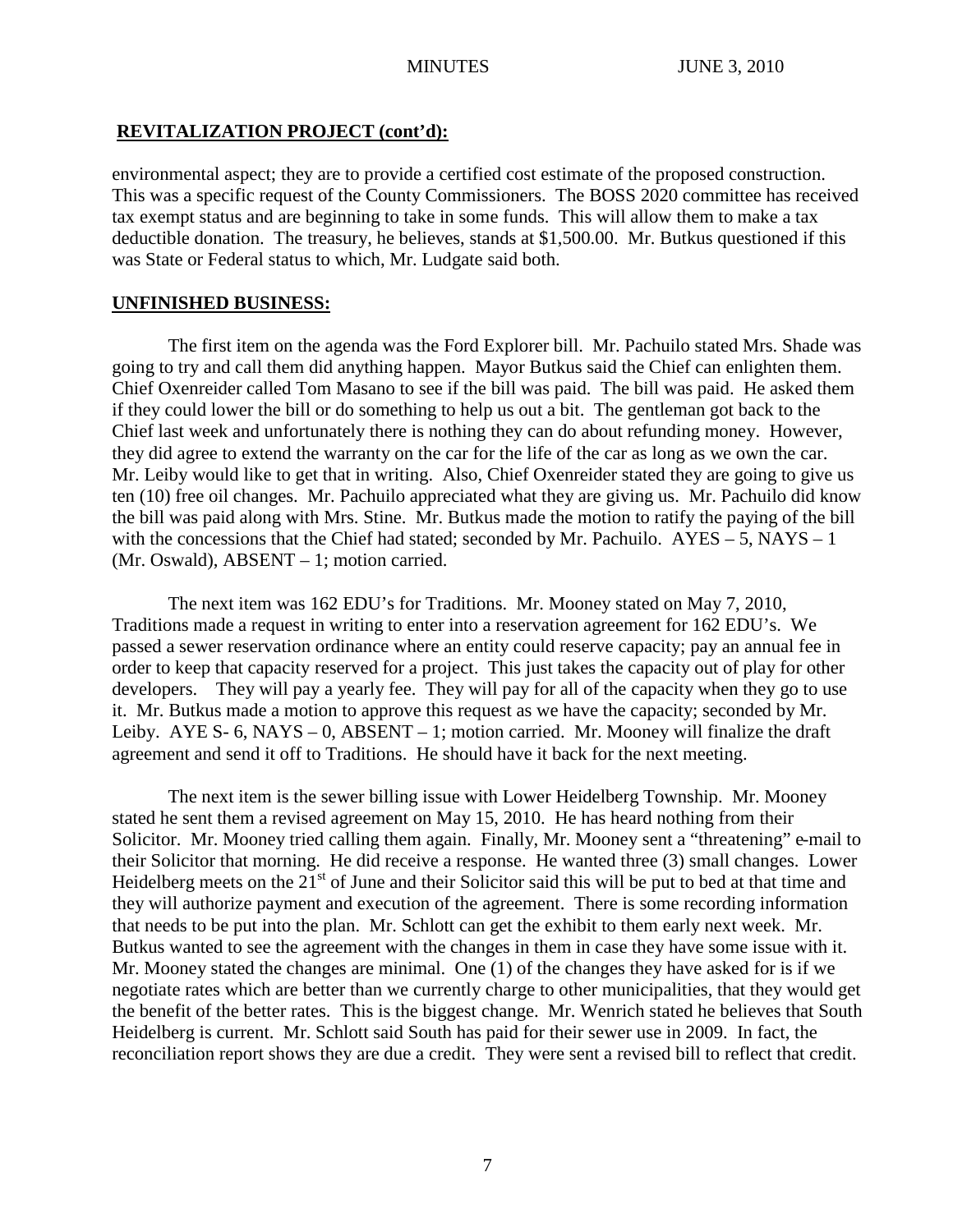#### **UNFINISHED BUSINESS (cont'd):**

The appointment to the West Side Regional Emergency Management Board was next. Mr. Mooney stated that Mr. Leiby was the Borough's rep on that Board however no one knew how long his illness was going to last. Mr. Leiby stated he thought perhaps someone should get appointed to the Board as he stated it was tough getting around. Mr. Wenrich understood that. Mr. Oswald stated it is 8:00 a.m. Mr. Leiby said if it is on a day he isn't receiving chemotherapy he could make it. Mr. Pachuilo volunteered to help if needed. Mr. Butkus made the motion to appoint Mr. James Pachuilo as an additional representative to the West Side Regional Emergency Management Board; seconded by Mr. Oswald.  $AYES - 6$ ,  $NAYS - 0$ ,  $ABSENT - 1$ ; motion carried.

The flu clinic and flu shots for employees will be on October 13, 2010. The time is 11:00 a.m. till 2:00 p.m. here at the Borough Hall.

The Terrace Plan was next on agenda. The Planning Commission has made a recommendation to grant conditional approval of a revised preliminary plan. Their recommendation was there be three (3) letters of review. One (1) from Ludgate Engineering being a general recommendation letter dated May 25, 2010, number two (2) would be a letter regarding storm water issues from Ludgate, also dated May 25, 2010, and the last was a sanitary sewer letter from ARRO Engineering dated January 28, 2010. The plan is located behind Dairy Queen. Mr. Leiby questioned if they would have access to this by the church. The answer was no. The main access is through Wynnwood Avenue. Mr. Walsh from McCarthy Engineering explained how it would be laid out. A brief discussion ensued. The Church approached the developer and stated they would like to have better access for their members on a Sunday. He is constructing the rest of Summit for their access. Mr. Leiby stated the plan he saw in the 1980's did show that road. It does also help the police and fire departments as well, Mr. Walsh said. It is a public road. There is also an annexation plan because there needs to be a change of property with the Church. They will need action on that as well. There is also a six (6) waiver letter. The Planning Commission also authorized the waivers. Mr. Ludgate stated the waiver primarily had to do with Summit. Summit was proposed at 28 feet wide; the developer originally asked for 24 foot wide; the Planning Commission has asked them to use the 28 foot; they have agreed to do as a compromise. There were some waivers that had to do with gradient. Mr. Ludgate explained. Mr. Walsh explained about the vertical curve. Mr. Butkus said this would make it steeper then. Mr. Walsh said no. It is the site difference over the arc. It is the length of the curve. It is the vertical not the horizontal. Mr. Wenrich asked Mr. Schlott if he saw the plan. Mr. Schlott stated they did review the plan and there was a letter prepared with their findings. There are some issues regarding ownership and maintenance of some of the lines in the private right a ways and connections from Summit into the Cacoosing Creek interceptor. They outlined their comments in the letter that Mr. Ludgate stated above; approval would be contingent on satisfying those requirements. They did remove them. They are going to be tied into the manhole not the main. A brief discussion ensued. Mr. Pachuilo stated the Fire Marshal reviewed the plan and the hydraulics are fine for the fire hydrants. Mr Ludgate said there might be a water pressure issue. They did have static pressure testing done. One (1) of the comments is approval from the water company. It is PA American Water Company is providing a letter stating there will be water supplied. The plans are contingent upon receiving this letter. Mr. Ludgate stated they need to see that the water lines are laid out as planned. There is concern about the pressure zone. Mr. Walsh stated PA American did come out and do two (2) tests.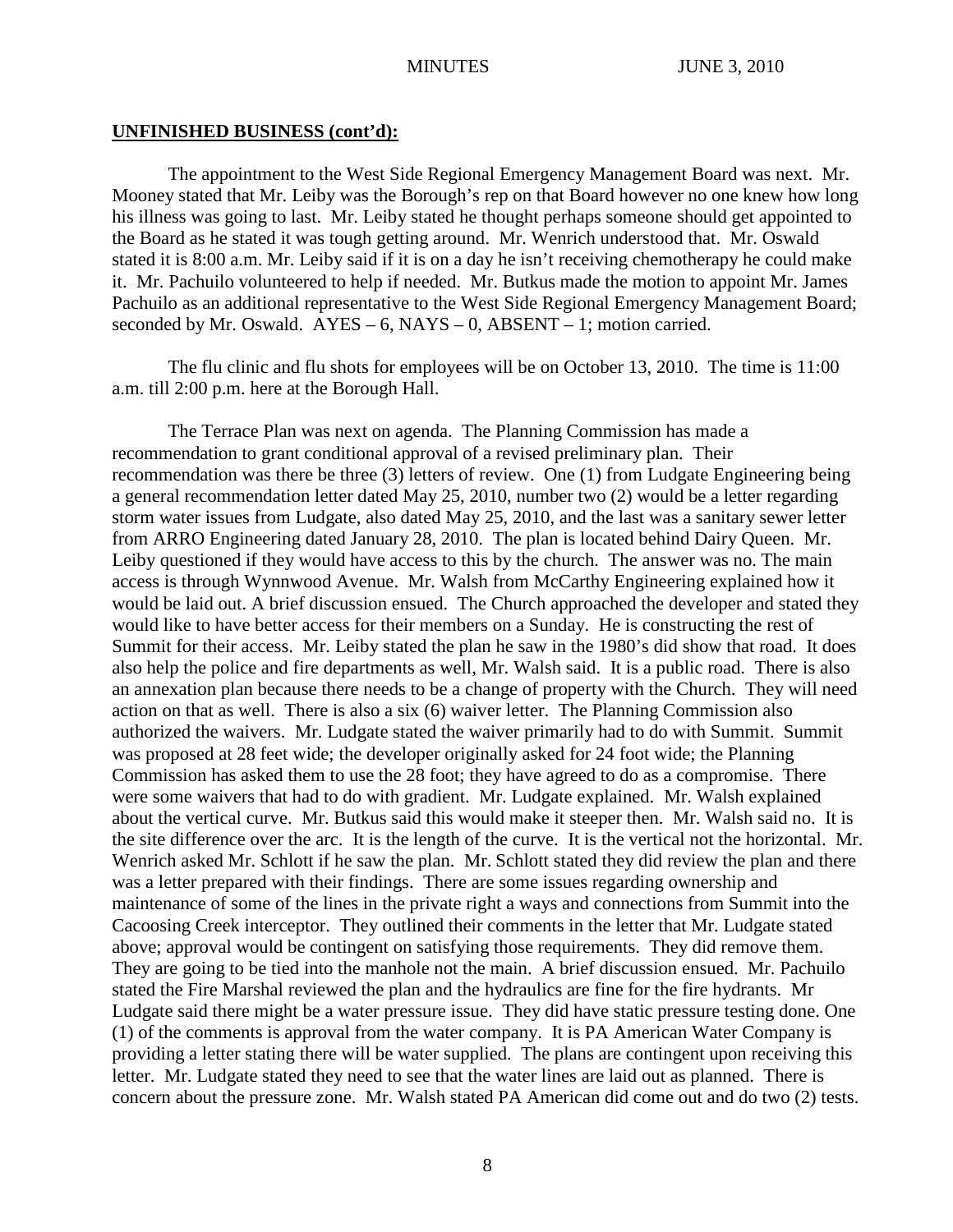## **UNFINISHED BUSINESS (cont'd):**

The static test and a residual pressure test. He explained what they do for these tests. PA American is working on the issues. The residual flow rate was almost 1,200 gallons a minute. There is water up there, Mr. Walsh said. Mr. Leiby made a motion to approve the waivers; seconded by Mr. Oswald.  $AYES - 6$ ,  $NAYS - 0$ ,  $ABSENT - 1$ ; motion carried. Mr. Pachuilo made a motion to accept the preliminary plan with the above mentioned three (3) letters; seconded by Mr. Oswald.  $AYES - 6$ ,  $NAYS - 0$ ,  $ABSENT - 1$ ; motion carried.

The applicant has sent in a letter offering additional time on the annexation. The annexation is a companion plan. They don't need the annexation plan until they have the final plan. They are asking us to accept an extension of time while they are waiting for the main plan to get through the process. The extension goes to September 3, 2010. Mr. Butkus made the motion to accept the time extension; seconded by Mr. Leiby.  $AYES - 6$ ,  $NAYS - 0$ ,  $ABSENT - 1$ ; motion carried. Mr. Butkus wanted the three (3) letters along with the request from the Planning Commission be forwarded to Council. Mr. Ludgate stated their office will handle this.

The next item was the Queen Street contract for materials only. Mr. Mooney stated he reviewed the contract documents and gave his concerns to Ludgate Engineering and to the best of his knowledge they were addressed. We are now ready to go out and receive quotes. Mr. Ludgate stated they have made contact with four (4) suppliers of just the poles. There is an issue where it could take 120 days for the poles to be delivered. Currently, there are some poles in stock. They would like to get those poles so we could meet JDH's schedule. They have solicited quotes from four (4) companies. They were told the quotes must be under \$10,000 or they could not be accepted. They have one (1) quote for \$9,999.00. The other three (3) parties have declined to quote. Mr. Leiby questioned what poles were they talking about. Mr. Mooney stated they are for lights at Queen Street. These are new signal poles. Mr. Leiby understood then. It is Ludgate's recommendation that Council could accept this quote subject to PENNDOT and solicitor approval of the documents. Mr. Butkus asked if we are going to be reimbursed by the developer for the traffic light. Mr. Mooney said we are using Liquid Fuel monies. Mr. Butkus said this is coming out of our kitty not the developers. The answer was correct. Mr. Hart stated the developer is doing the demolition of the old homes; he is doing all the street work; he is doing all the engineering and curb work for the project. The Borough agreed to do the signal work. This is part of the materials so we could make sure we have the poles due to the lead time. This is the sole reason for doing this at this time. Mr. Hart said we will still need the signals and the controllers down the road. Mr. Butkus questioned if we will have the same problem for the signaling. Mr. Hart said he didn't believe so. Poles vary on length. With Penn being so wide these are specialty poles. Mr. Butkus asked roughly what we are looking at cost wise for that traffic signal. Mr. Ludgate said he originally did an estimate about a year ago in the amount of \$75,000.00. This is material and labor. Mr. Wenrich questioned if this was strictly Liquid Fuels money. Mr. Ludgate stated this was the agreement which was struck in July of last year as part of the plan approval. There were several agreements. One had to do with the execution of the Queen Street. The Queen Street issue was that the Borough would need to acquire the necessary right of way which would still be owned by the Borough. The Borough would install the signals. The developer would do all the necessary street construction work. That has grown considerably. It has gotten bigger plus they must provide all the engineering. The developer is being billed for any of Ludgate's costs as well as its own engineering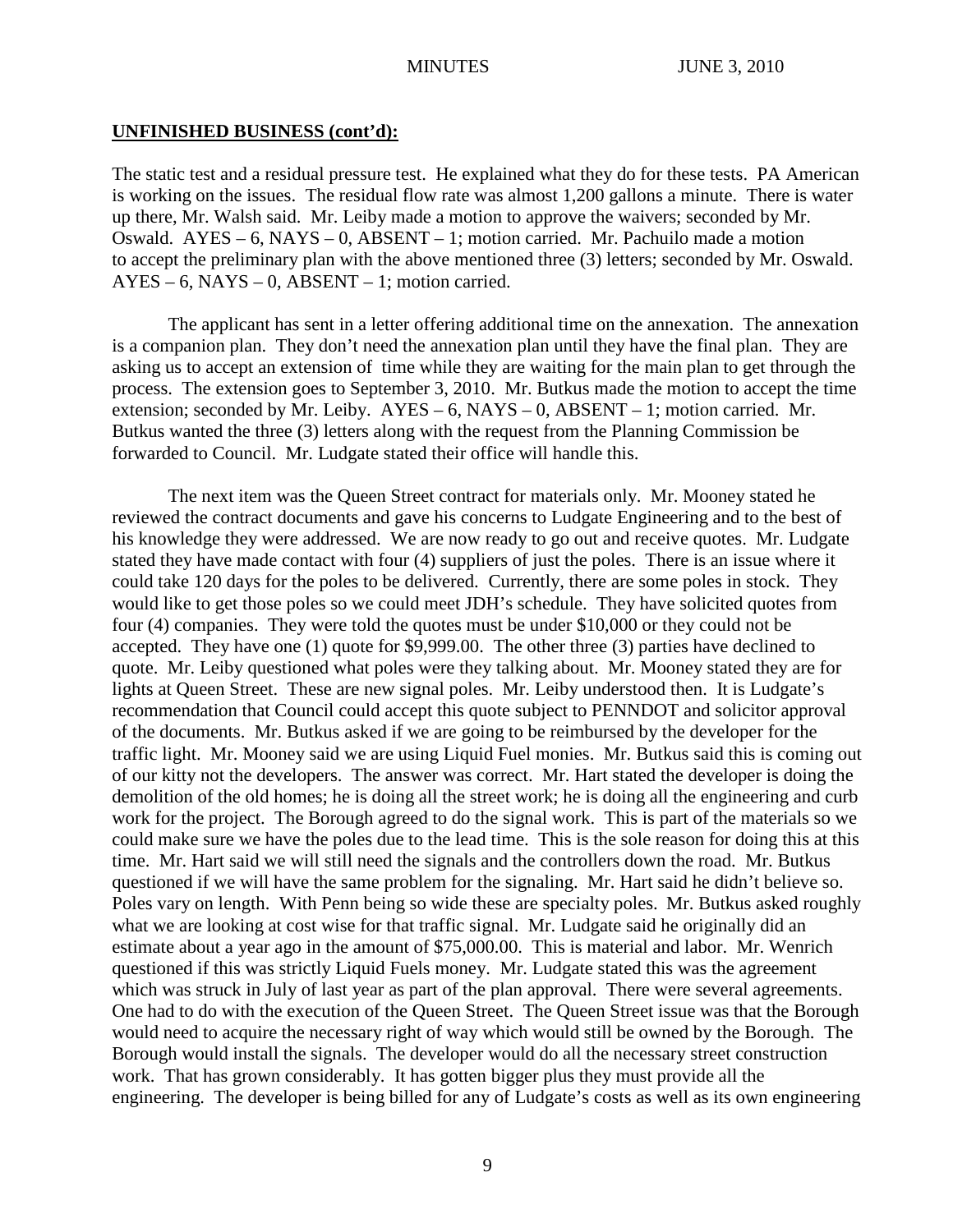#### **UNFINISHED BUSINESS (cont'd):**

costs. Mr. Oswald made a motion to accept the only quote we received in the amount of \$9,999.00 pending PENNDOT along with the Solicitor's approval; seconded by Mr. Pachuilo. AYES – 5, NAYS – 1, (Mr. Butkus), ABSENT – 1; motion carried. Mr. Ludgate said they were authorized to prepare bids for the actual construction of the signaled intersection. At this point, they thought it would be ready for the June workshop meeting however there have been delays in the PENNDOT processing of the plan. So at this point they are asking it be deferred at least a month until the July workshop meeting.

The next item on the agenda was the Zoning and Saldo hearing on June 23, 2010 at 7:00 p.m. Mr. Mooney stated he was proposing the hearing be held at the July workshop meeting. We got County comments back and most of them were administrative in nature. The changes can be made without re-advertising or re-hold a hearing. They have not received the Zoning comments and they still have a few days to submit the zoning comments. In order to get to the June  $23<sup>rd</sup>$ hearing date, he needs to advertise and get them to the Berks County Law Library by Wednesday. So, he feels we might be better holding off and seeing if there are any comments that need to be addressed. So, he feels pushing it to the July meeting would be a safer bet. You don't want to spend the advertising money if you need to re-advertise some changes. Everyone was in agreement to push the meeting back to July. It will be July  $28<sup>th</sup>$ .

#### **NEW BUSINESS:**

The first item is County radios. Chief Oxenreider stated the County is upgrading their radios to an 800 megahertz system which would require us to purchase new radios. They would be mobile and portable radios. He did receive some quotes from Radio Maintenance in Reading. The quotes actually vary for the hand units to the mobile units. The range is anywhere between \$1,551.00 up to \$6,257.00. These are mobile units. Chief Oxenreider figured about \$1,000 for the hand units and \$2,000 for the mobile units. However, Spring Township had written for a grant which would include Sinking Spring, West Reading, Wyomissing, and Spring Township to purchase some of these radios. The Chief also has some things in the works to possibly help offset this cost. The projected project was 2012 however now he is hearing 2011. He is scheduled to attend a meeting in Wyomissing about the radio system. Mr. Pachuilo said we will be getting ready to do budget so we should be trying to gather the most accurate numbers. Chief Oxenreider stated he will know more after the Monday meeting. Mr. Butkus questioned if they have looked into leasing them instead of purchasing them. Chief Oxenreider stated he hadn't done that of yet, but he certainly could look into it. Mr. Butkus questioned if they will be digital; Chief Oxenreider believes they will be. Mr. Hart questioned if this was only for emergency services or for public works as well. Chief Oxenreider stated they have one (1) public works radio. It is not recommended for public safety. That is the \$1,551.00 one. Mr. Hart said if the police want or need to talk to the street department, they will need to upgrade their radios as well. There was a discussion on whether we need to have two (2) base stations. Mr. Oswald sees where Mr. Butkus is coming from; it would be a backup for the Nextels. A brief discussion ensued on how we can save money on the radios. Chief Oxenreider stated at times Nextels don't work well, but the radio is a good alternate.

The next item was whether we want to opt out on the COG. Mr. Mooney said we are part of the Western Berks Council of Governments. Mr. Mooney spoke to Mr. Hart and Mrs. Shade. They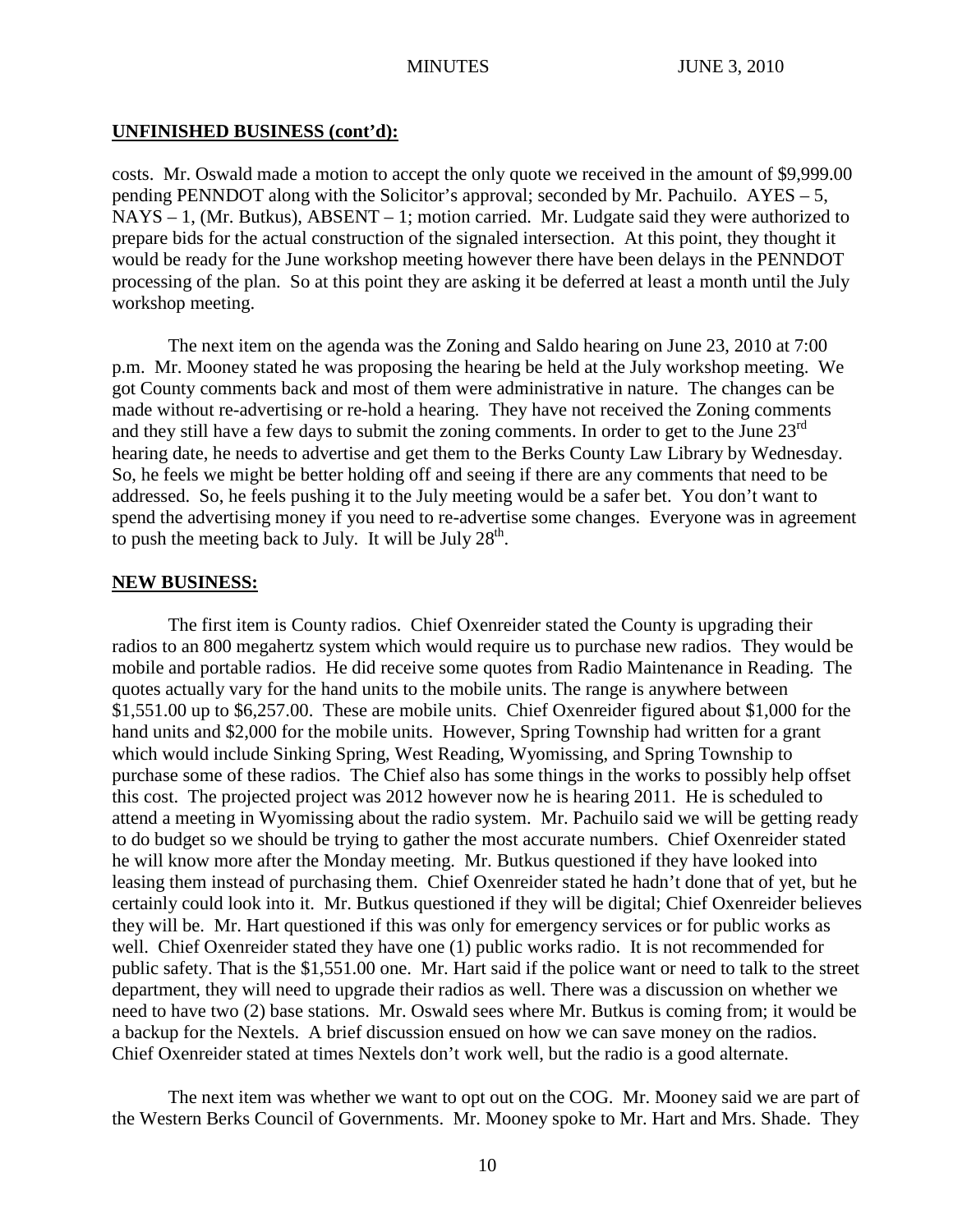#### **NEW BUSINESS (cont'd):**

both stated the COG only purchased a chipper and we don't utilize the chipper all that much. We pay to maintain the chipper but if we don't use it, do we want to get out of the COG. Do we just want to get out of the COG and donate what we put into it. We need a year lead time to get out according to the Ordinance we passed and the agreement that was passed. So, we would need to notify the COG members now. Mr. Oswald feels Mr. Hart should make that decision. Mr. Oswald stated major repairs are going to be needed on that piece of equipment. The cost is \$488.08 so far. He is worried about our budget situation and that it probably won't go away for another few years. Mr. Leiby told Mr. Oswald he was at the meeting and he can't believe what he is saying. Mr. Leiby stated they have \$27,000.00 in the checking account. Mr. Oswald said he spoke to Mrs. Shade and Mr. Hart (inaudible). Mr. Leiby said there is \$27,000.00 in the checking account. Mr. Mooney questioned if they found the money yet. Mr. Mooney stated the Secretary of the Township told him they are trying to track down where the money is. Mr. Leiby said that Mr. Oswald was at that meeting and asked if he heard they had \$27,000.00. Mr. Oswald stated yes he was at the meeting because they couldn't find where the money was. Mr. Leiby was representing the Borough. Mr. Oswald said he sat at that meeting and saw no benefit for us to be involved with the COG. Mr. Hart said we are not using the chipper. The reason being since we entered into the contract with Spring Township for the yard waste site, it is much easier for us to pick up the trees and debris, take it over there and that is the last we need to worry about it. The last time we used it was for grinding up the Christmas trees and that was a little over three (3) years. Mr. Butkus said currently the only thing they own is the chipper. Mr. Butkus said as everyone is the same tight money boat wouldn't it be smart to look at the COG for equipment that we only use from time to time. Mr. Leiby said they put up street signs in all the communities; they did a traffic study from Wyomissing Hills to Robesonia. Anytime there was something everyone could use they would approach the COG. That is how they got the wood chipper, Mr. Leiby explained. This is the whole idea of the COG. Now, we have \$27,000.00 and if something comes up in one of the municipalities we could get it. Mr. Leiby said the reason this "odd ball letter" went out is that Bern Township bought their own chipper and they were opting out. Jefferson and Bernville didn't show up at the meeting. Now, they are jumping on and there was nothing in the minutes about opting out, Mr. Leiby said. Mr. Mooney said he discussed opting out with Mrs. Shade and Mr. Hart because we don't use the one (1) piece of equipment the COG owns. Mr. Leiby said we used it one (1) time. Mr. Hart said yes. Mr. Leiby said that isn't the COG's fault that we only used it one (1) time. Mr. Hart said we don't have a use for it. Mr. Oswald said we still pay for the maintenance on it though. Mr. Leiby stated in five (5) years it used \$488.00. Mr. Mooney said he isn't telling Council to get out; we put it on the agenda because here is the information we were presented. We received a call from Heidelberg Township. Mr. Leiby said "they didn't know my phone number, right?" Mr. Mooney asked if could finish his sentence. Mr. Wenrich requested that Mr. Mooney be allowed to speak. Mr. Mooney said the Secretary of Heidelberg told him they received all the information from Mt. Penn regarding the COG because they housed the chipper. The COG hasn't really functioned as an Authority or a unit for the past 2 or 2 1/2 years. Mr. Leiby said there was no request to do anything. Mr. Mooney said the question or thought was since they had an audit there should be money but all they got was boxes of records and no money. They are trying to locate the money and that was the primary reason they convened the meeting that Mr. Leiby attended. Then the question came up within the Borough staff as to whether being a member of the COG really benefits us especially if they don't locate the \$28,000 that Mr. Leiby keeps referring to. Mr. Leiby stated we are signing signature cards and the motion was made to pay the \$488.00. Mr. Oswald said the money isn't there. It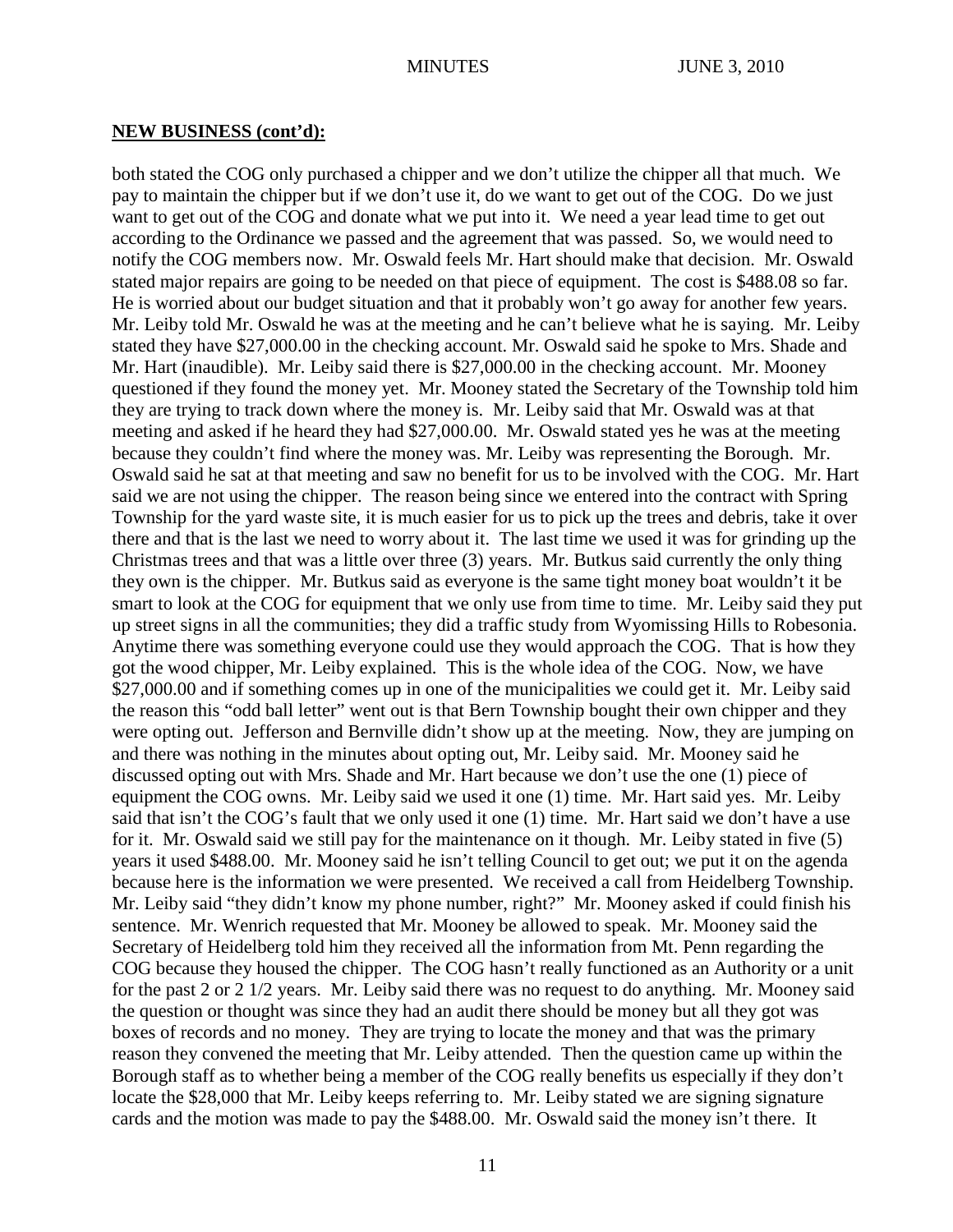#### **NEW BUSINESS (cont'd):**

doesn't matter if you are signing signature cards if the money isn't there. Mr. Oswald said he was shocked that they even appointed a President, Vice President, Secretary, and Treasurer. His understanding was we were going to discuss where this money was and that wasn't even discussed. Mr. Leiby said the money is in the checking account. Mr. Leiby said you are making it sound like it isn't there. Mr. Mooney said the Secretary from Heidelberg made it seem like it might not be there. Mr. Leiby said if you call this lawyer listed here…Mr. Mooney said he doesn't answer a phone call. Mr. Leiby said he answered his phone call. He didn't answer phone calls from the Borough and he didn't answer letters that we sent him. It says that Dennis Leiby contacted Attorney Richard Burgaman. Mr. Mooney said the Secretary from Heidelberg tried to contact him it said his line was dead with no re-routing number so where you contacted him at maybe you should give her the number. He said he gave the number to the President of the COG. He contacted him and went and picked the stuff up. Mr. Leiby doesn't understand why he says there is no money there. He was at the same meeting how can he be saying this. Mr. Oswald asked Mr. Leiby if he was listening to Mr. Mooney. Mr. Oswald said he keeps trying to get in contact with people and no one is responding. Mr. Leiby said the COG has contacted this lawyer and got all the stuff. Mr. Pachuilo said when COG was initiated it was a great thing and he thinks the COG could still be a good thing. His opinion is not to opt out at this point. Mr. Pachuilo said let's locate the money and see if everything is okay with the COG and make an educated decision on whether we should opt out of the COG or not. The COG could be a benefit as a tool if the money is there. We can see what equipment and services are available that we can use. Mr. Pachuilo does feel we should clear up the money issue first. Mr. Oswald agreed. Mr. Leiby stated July 14<sup>th</sup> there will be a meeting. It is open and everyone can come. Mr. Wenrich said it is one (1) thing to say there is money there but where is it? Mr. Leiby said for someone like him to come to the meeting and say there is no money there. Mr. Oswald stated he never claimed there was no money there. Mr. Leiby stated that he said the money wasn't there. Mr. Wenrich said apparently there has been some confusion with the municipalities as to where the money is. We want to make sure that it is there and then we can sit back and evaluate the needs. It was decided to wait till after the meeting and we can opt out at the July workshop if need be. Mr. Butkus said we aren't paying anything in the meantime. Mr. Leiby stated we haven't paid anything in five (5) years. You are locked into a year. Mr. Oswald has a reservation about being involved in something if the money can't be located. Mr. Pachuilo said if something is fraudulent that is something else. Mr. Pachuilo said we will address the issue at the July workshop. Mr. Leiby said everyone can come to the meeting.

## **POLICE CHIEF – JAMES OXENREIDER:**

The Chief said they received a quote from the cleaning company (the same company that does the office) to clean their rugs. They would do it for \$100.00 for the entire rug area. Mr. Butkus made a motion to contact the cleaning company and have the police area rugs cleaned and to withhold payment until the work is done; seconded by Mr. Oswald.  $AYES - 6$ ,  $NAYS - 0$ , ABSENT – 1; motion carried. There were 186 calls for May; 53 traffic citations were issued, 5 warning notices, and 2 parking tickets. Mr. Wenrich stated Mayor Butkus gave him a paper stating that Officer Moyer on 4/1/08 was rehired as a full time police officer. Officer Moyer was rehired as a probationary police officer. He did complete his probationary period satisfactorily. As of 4/1/10, Officer Moyer completed 2 years of service. As per the contract Officer Moyer should be a Class I Patrolman at the rate of \$26.06 per hour. Officer Moyer has been off on worker's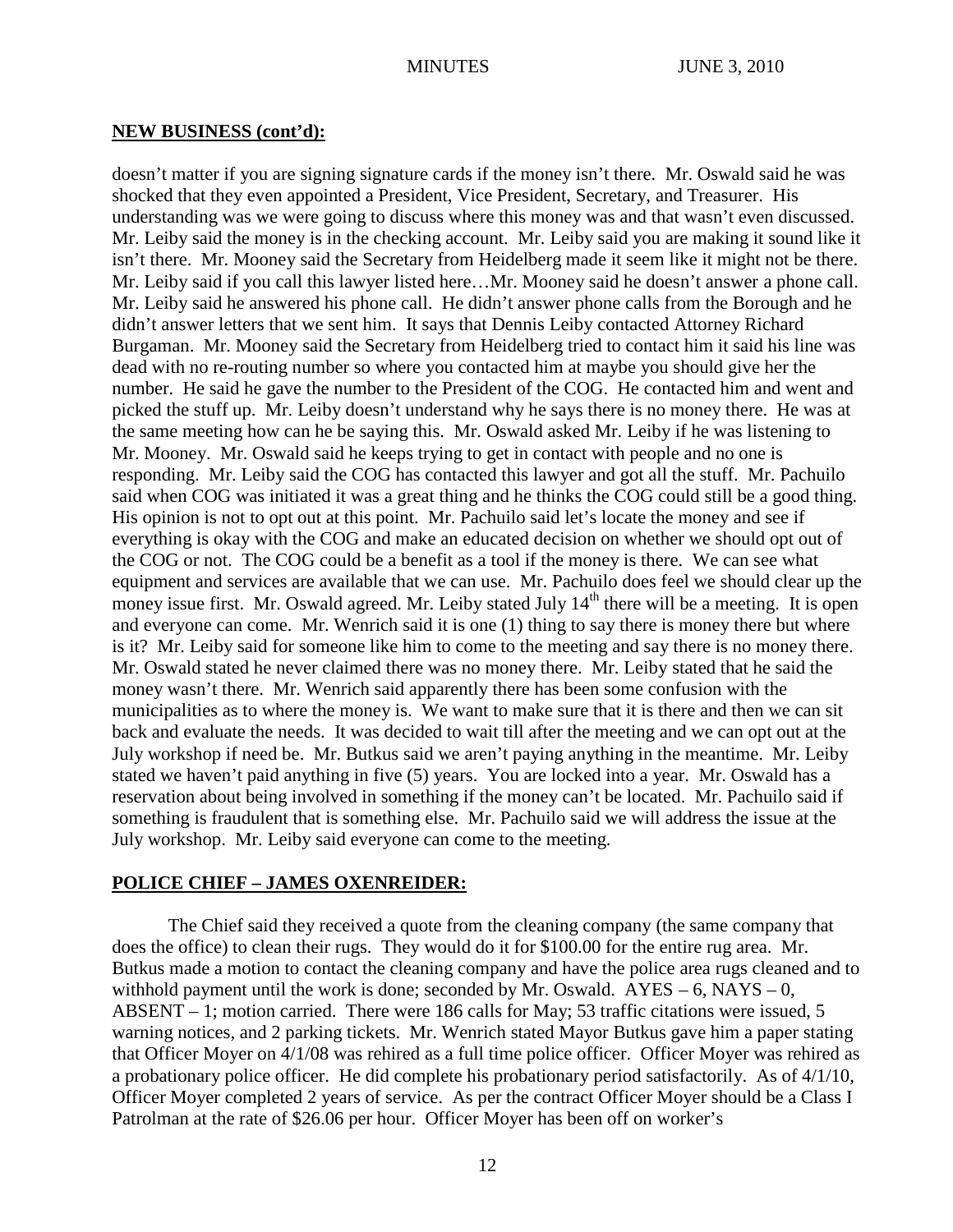#### **POLICE CHIEF – JAMES OXENREIDER (cont'd):**

comp/disability/leave. He returned to work the prior Tuesday. Mr. Wenrich said he completed 2 years of service as of April 1<sup>st</sup>. He has been off since December 24, 2009 roughly. Mr. Wenrich said we have a lapse of time in his probationary period plus when do we put the Class I rate into effect? Mr. Butkus said he thought the contract stated when it was to be put into effect. Mr. Wenrich stated it does, at the end of the probationary period. Mr. Mooney stated the question is does he have 4 months of probation to serve yet, as he was not on duty. Chief Oxenreider said he ended his probation for 1 year. He ended his probation in April 1, 2009. He would be off probation then. Mr. Mooney questioned if he needed two years of service to go to Class I to which Chief Oxenreider said yes. Mr. Wenrich stated we are then a few months short. Mr. Pachuilo feels he should serve the rest of the 4 months and we can then make that determination because he would have the entire 2 years of service. Mr. Butkus questioned how we deal with other sick and injury time with various time served. Chief Oxenreider stated as far as he read in the contract, there service time stops but they still get benefits. He went on to say their seniority stops till they come back. Mr. Butkus said according to that he needs to serve that extra time. Mr. Mooney suggested someone should calculate the amount of time he was off and adjust the date when he would become eligible for the Class I rank. Chief Oxenreider stated he would have to verify that. Mr. Wenrich stated we can table this till more facts are gotten. Mr. Leiby thought there was some kind of action. Mr. Mooney stated there is some legal action that was discussed in Executive Session. It is an employee matter so he can discuss with him privately or they can go into Executive Session. Mr. Butkus and Mr. Leiby asked Mr. Mooney to explain what is going on after the meeting. Mayor Butkus said there was one other part. He asked Chief Oxenreider to explain to Council about the detective part. The Chief said in Berks County the District Attorney has instituted a drug enforcement team for the County Departments. Officer Moyer is currently sworn in as a County detective. Any drug activity or drug investigation that is done is in the Borough which may extend into other points in the County, he is going to be doing that work. Mr. Wenrich questioned if this was on our payroll or the County's. Chief Oxenreider said on the County. He gets reimbursed by the County and there is no additional cost to us. He gets paid directly by the County. Mr. Mooney stated they have extended his jurisdiction to be Countywide. Mrs. Stine questioned if this is when he is working his shift here or is this an addition to his shift. The Chief said in addition. The Mayor feels this is a good deal.

# **BOROUGH ENGINEER – ROBERT LUDGATE, SR, LUDGATE ENGINEERING:**

Mr. Ludgate had nothing further.

## **PUBLIC WORKS DIRECTOR – MICHAEL HART:**

Mr. Hart stated he was approached by a resident to keep the restrooms at the playground open from 7:00 a.m. till 8:00 p.m. when the police can close them. Mr. Hart said they are having problems with using them for not what they should be used for. Currently, they are not open all the time. When playground starts they will be opened but they will only stay open till the leaders leave. Mr. Pachuilo questioned if they are opened when the playground is rented out to which Mr. Hart said yes. They are held responsible. Mr. Hart said if we open them and something happens, we are going to be held responsible for that. Mr. Butkus said don't we run the potential liability especially in the later hours. Mr. Pachuilo feels we should leave it status quo. He feels if we open them up it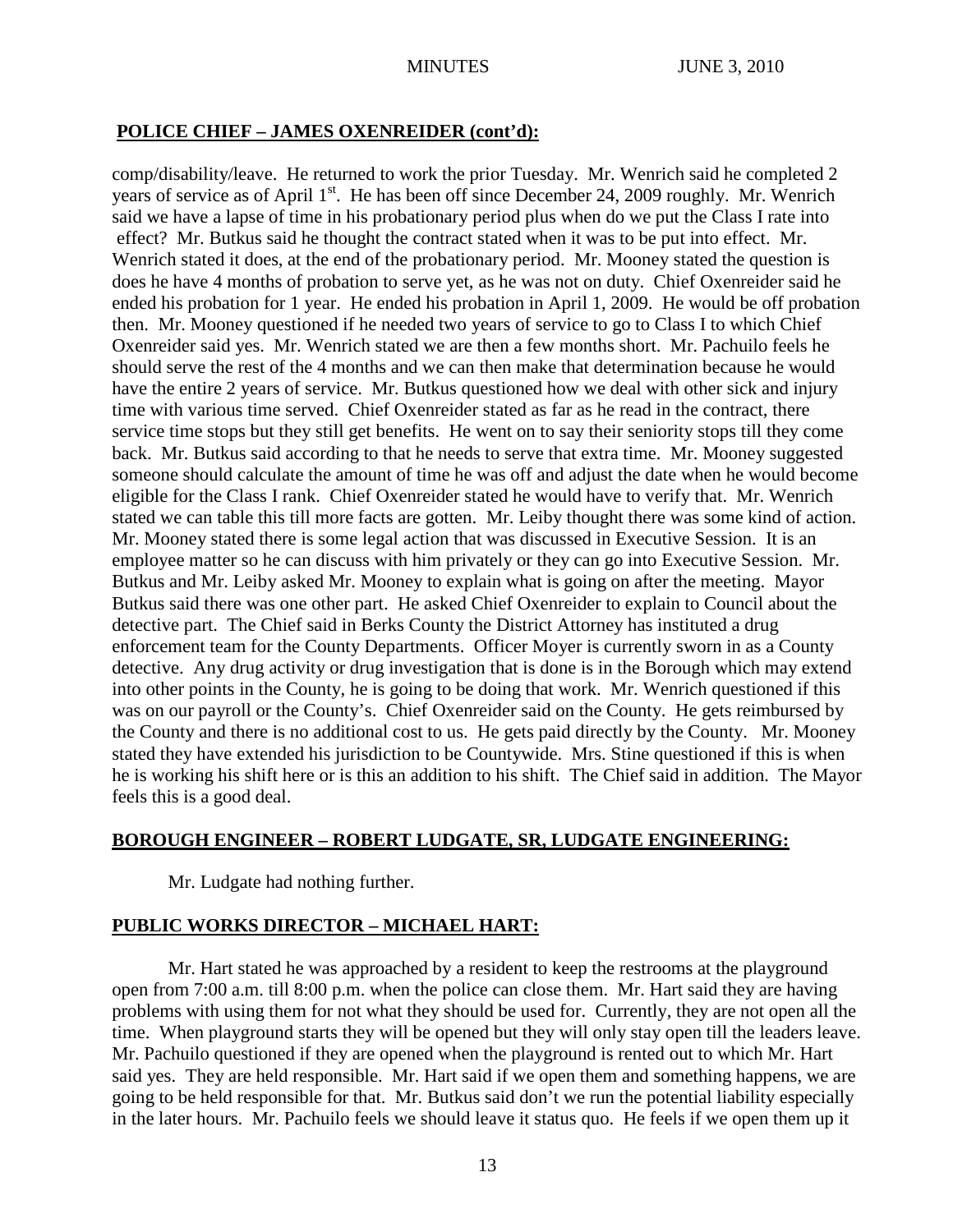# **PUBLIC WORKS DIRECTOR – MICHAEL HART (cont'd):**

could be trouble. Mayor Butkus didn't want to bring this out. If someone else uses people's property for public urination and defecation that becomes a sanitary issue. That has been happening. We have those facilities there. Mothers usually bring the kids down. Mayor Butkus doesn't want this on his property anymore. He has witnesses. Many others have witnessed it. He can't blame the kids but if we have the facilities there why not use them. If we don't open them then the playground should not be used. Mr. Pachuilo said what happened in Spring Township was they ended up using port-a-potties. It was cheaper than taking the added expense of opening up the bathrooms. That would take the liability issue, damages, cleaning, etc. away from the Borough. Mr. Oswald's concern is the liability and crime issues as is Mr. Butkus'. If people are public urinating and defecating and you see them you should report them to the police and they should be cited. Mr. Leiby feels just locking them up at night would be easier then chasing them down and citing them. Chief Oxenreider believes in the past they have done that. Mr. Wenrich inquired when the playground closes to which Mrs. Stine stated 8:30 p.m. Mr. Wenrich said the Public Works Department can open them up at 7:00 p.m. Mr. Wenrich said he can see both sides of the problem here. Mr. Wenrich said we can have Mr. Hart open them up and the police close them. It can be a trial run, Mr. Butkus said. We can evaluate it. Mr. Pachuilo questioned if this was for weekdays only or weekends too. He continued the weekends could cost us overtime. Mr. Hart said the past weekend the playground was not rented out, however 2 large parties were held. The place was trashed. He would keep it to only the weekdays. Mr. Oswald stated we would still have the problem then on the weekends. Mr. Wenrich stated let's try it Monday through Friday from 7:00 a.m. to 7:00 p.m. for a trial period. Mr. Hart said is this for just the main playground or is this for Brookfield Manor as well. Mr. Wenrich said he thinks we should do both. We will try this and see how it goes.

# **SEWER ENGINEER – DAVID SCHLOTT, JR, ARRO CONSULTING:**

Mr. Schlott said the clarifier equipment has been delivered and installed. The raw sewage pumps have been delivered; and right now the contractor is bypass pumping in order to install the manholes to divert the flow to the new head works building as well as they will be diverting flow out of the raw wastewater pumping station which will pump to the grit facility so they can install the new pumps which were recently delivered. They will be working two shifts so they can minimize their bypass pumping. They start the following day and will work till it is completed. The electrical contractor will be doing startup so they can get rid of the bypassing facilities. He does have application for payment #10 to Wickersham in the amount of \$122,081.41. This reflects work that has been completed as of May 21, 2010. They recommend payment. Mr. Butkus made a motion to authorize payment in the amount indicated; seconded by Mr. Oswald.  $AYES - 6$ , NAYS – 0, ABSENT – 1; motion carried. There is no application for payment for Hirneisen. There are some change orders that need to be discussed. We are still well within our contingence on this project. There was an e-mail sent out about additional paving. There is a change order to ratify for the additional paving. The amount is \$5,600.00. With regards to the grit classifier replacement, he did get a final cost. The amount is \$85,597.00. He thought it would be around \$90,000.00. The additional work that the electrical contractor will need to do will be about \$6,582.00. That makes it closer to \$92,500 then the original \$90,000.00. Mr. Schlott has spoken to PENNVEST and those numbers had gotten preapproval. Several months ago there was some discussion about lightning protection however the oxidation ditches were not in that quote. He received a quote for the ditches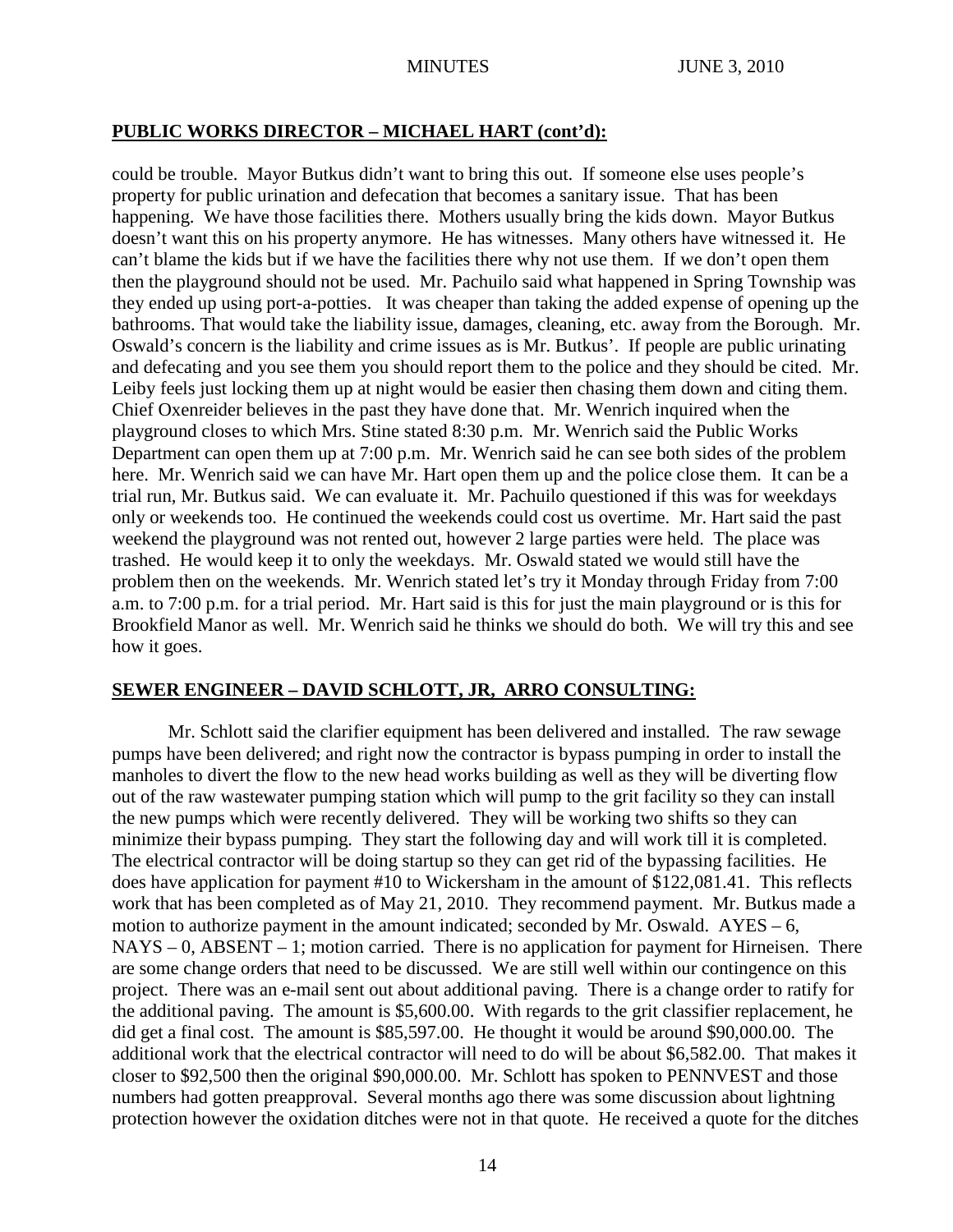## **SEWER ENGINEER – DAVID SCHLOTT, JR, ARRO CONSULTING (cont'd):**

and that cost is \$6,062.00. There were some other change orders that came up. On the conveyor there are gates. He explained how they are used. There were not enough disconnects with that so they needed to get more of them plus additional electrical work. The change order amount for this is \$9,067.00. There was also some electrical work to the trolley and hoist work to lift the screen. That amount is \$4,816.00. There were some other things with the GC, a handhold for the 1 pump, and gas detection equipment. That was \$17,720.00. In addition, there was some issue with one of the subs on additional silk fencing. This was just brought to light. In addition, the day prior he became aware there is a conflict with a utility water pipe where the 1 manhole was to go. They had to relocate that. He is estimating the cost to be \$6,000.00. Basically change orders to date if all of these are approved, the amount would be \$221,483.00. The contingency is \$291,000.00. We have about \$70,000 left. This does not include the deduct change order of \$13,000 or \$14,000 for the clarifier equipment. We are still within the amounts. Mr. Butkus made a motion to pay Wickersham the amount of  $$122,081.41$ ; seconded by Mr. Oswald.  $AYES - 6$ , NAYS  $- 0$ , ABSENT  $- 1$ ; motion carried. He does not see any problems with PENNVEST on this issue. Mr. Oswald made a motion to accept the change orders as mentioned above; seconded by Mr. Butkus.  $AYES - 6$ ,  $NAYS - 0$ , ABSENT – 1; motion carried. Mr. Butkus reminded Council that part way through the project it was discussed if we wanted to add an electronic monitoring system for the plant. Due to the timing it was not included in the project. This is something we need to keep in mind because these parts will not be any easy to find in the future. We want to plan it out carefully. Mr. Butkus said they have some rough ballpark numbers. He would like to include this in for next year. Mr. Schlott said when they were looking at it as a possible change order; they were looking at about \$100,000.00. We can put it out for competitive bids.

## **COUNCIL VICE PRESIDENT OSWALD:**

Mr. Oswald stated it was brought to his attention that some people feel they have been singled out in matters of approving and not approving things. He wanted to let everyone know, it doesn't matter what department you are in, (i.e. sewer, police, revitalization, whatever) if you are getting close to how much money you were to spend, it is going to be harder for him to vote like that. He has gotten the feeling that people were thinking he was playing favorites and trust him it was not like that at all. He stated if you are getting close to your budget items, he won't be voting for items over what your budget is. He wanted to make it known.

## **COUNCIL PRESIDENT WENRICH**:

Mr. Wenrich stated the Council workshop in June would be on the  $23<sup>rd</sup>$ . He doesn't want to run into a situation like we had this past month. It was scheduled and no one could make it. He is throwing it out there, does Council feel we need to have a workshop meeting with the regular meeting a week later on July  $1<sup>st</sup>$ . He has no problems but if he is coming out for an extra meeting, he wants to make sure there is a meeting. Mayor Butkus said it is good to have the meeting on the 1<sup>st</sup>. Mr. Leiby questioned if we need a workshop. Mr. Pachuilo stated the reason for the workshop was for budget preparation purposes. Mr. Wenrich feels if we start working together in July, we should have plenty of time to get a budget together. Mr. Wenrich feels there is no need for a June workshop meeting. Mr. Leiby agrees. Mr. Butkus said let's get a commitment for the meeting on the first. Everyone should be able to make that meeting. Mr. Ludgate stated the items they needed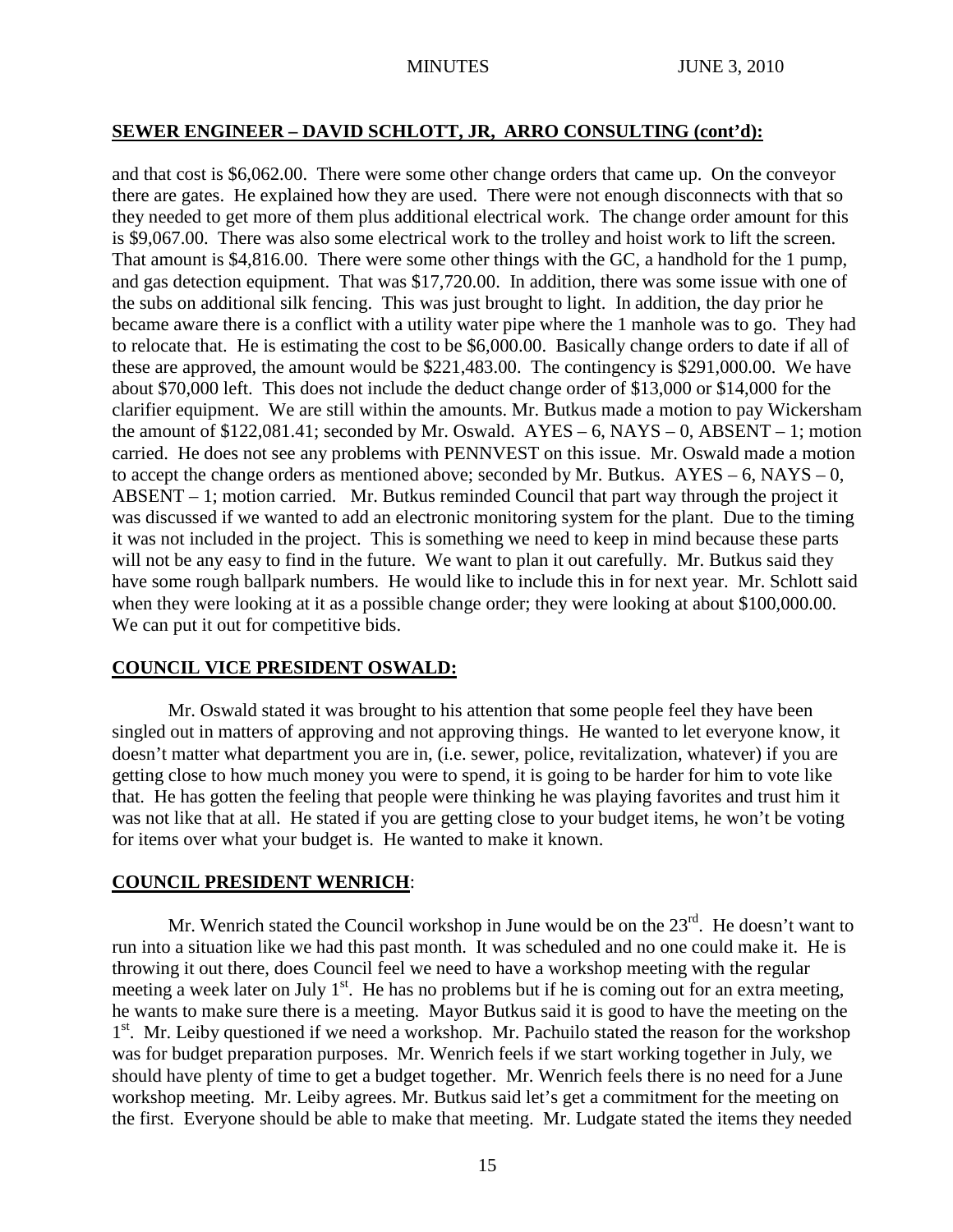# **COUNCIL PRESIDENT WENRICH (cont'd)**:

the June workshop for have been pushed back so from their standpoint a meeting isn't necessary as well. There will be no workshop meeting in June but there will be one in July. Mr. Wenrich did request the police to start patrolling the playground area more especially since school will be out.

# **TREASURER REPORT:**

|            | \$455,283.50                                                                                                                                                                                                                                                                                                                                                                  |
|------------|-------------------------------------------------------------------------------------------------------------------------------------------------------------------------------------------------------------------------------------------------------------------------------------------------------------------------------------------------------------------------------|
|            | 9,100.26                                                                                                                                                                                                                                                                                                                                                                      |
| Recreation | 49,534.42                                                                                                                                                                                                                                                                                                                                                                     |
| General    | 354,413.73                                                                                                                                                                                                                                                                                                                                                                    |
|            | 273,064.89                                                                                                                                                                                                                                                                                                                                                                    |
|            | 451,430.10                                                                                                                                                                                                                                                                                                                                                                    |
|            | 65,031.59                                                                                                                                                                                                                                                                                                                                                                     |
|            | 2,576.47                                                                                                                                                                                                                                                                                                                                                                      |
|            | 39,827.77                                                                                                                                                                                                                                                                                                                                                                     |
|            | \$582,530.87                                                                                                                                                                                                                                                                                                                                                                  |
|            |                                                                                                                                                                                                                                                                                                                                                                               |
|            | \$712,316.62                                                                                                                                                                                                                                                                                                                                                                  |
|            | 61,301.05                                                                                                                                                                                                                                                                                                                                                                     |
|            | 421,766.30                                                                                                                                                                                                                                                                                                                                                                    |
|            | 149,825.99                                                                                                                                                                                                                                                                                                                                                                    |
|            | 453,027.74                                                                                                                                                                                                                                                                                                                                                                    |
|            | 1,867.94                                                                                                                                                                                                                                                                                                                                                                      |
|            | 211,945.81                                                                                                                                                                                                                                                                                                                                                                    |
|            | 24,540.44                                                                                                                                                                                                                                                                                                                                                                     |
|            | \$635,828.03                                                                                                                                                                                                                                                                                                                                                                  |
|            | <b>General Account</b><br>Opening Balance – April 30, 2010<br>Deposits as of May 31, 2010<br><b>Checks Written</b><br>PENNVEST Auto Debit<br>Balance as of May 31, 2010<br>Opening Balance – April 30, 2010<br>Deposits as of May 31, 2010<br><b>Checks Written</b><br><b>Interest on PENNVEST Loan</b><br>Repayment of National Penn Bank Loan<br>Balance as of May 31, 2010 |

Mr. Butkus made a motion to approve the Treasurer's Report; seconded by Mr. Oswald.  $AYES - 6$ ,  $NAYS - 0$ ,  $ABSENT - 1$ ; motion carried.

# **PUBLIC COMMENT:**

Mr. Michael Fraser from the Columbia Court area had some questions and concerns about how vacancies on Borough Council are filled. Mr. Wenrich stated basically if someone relinquishes their seat, Council goes back through any letters of people requesting to be considered for an open seat, like Mr. Fry did that evening. Those names are brought up to the seated Council for a vote. Mr. Fry said there were three other names and he wanted to know who they were. We have Gary Cirulli, Bruce Light, and Christine Stallone, who called Mr. Butkus to tell him she submitted a letter. Mr. Fraser pointed out that Mr. Light ran for two seats in November and was not elected to either seat. (He was inaudible as papers were being shoveled). Mr. Fraser spoke about BOSS 2020 and being involved (again inaudible as much background noise; he spoke from his seat, not the podium). Mr. Wenrich stated it was every citizen's God given right to express their thoughts and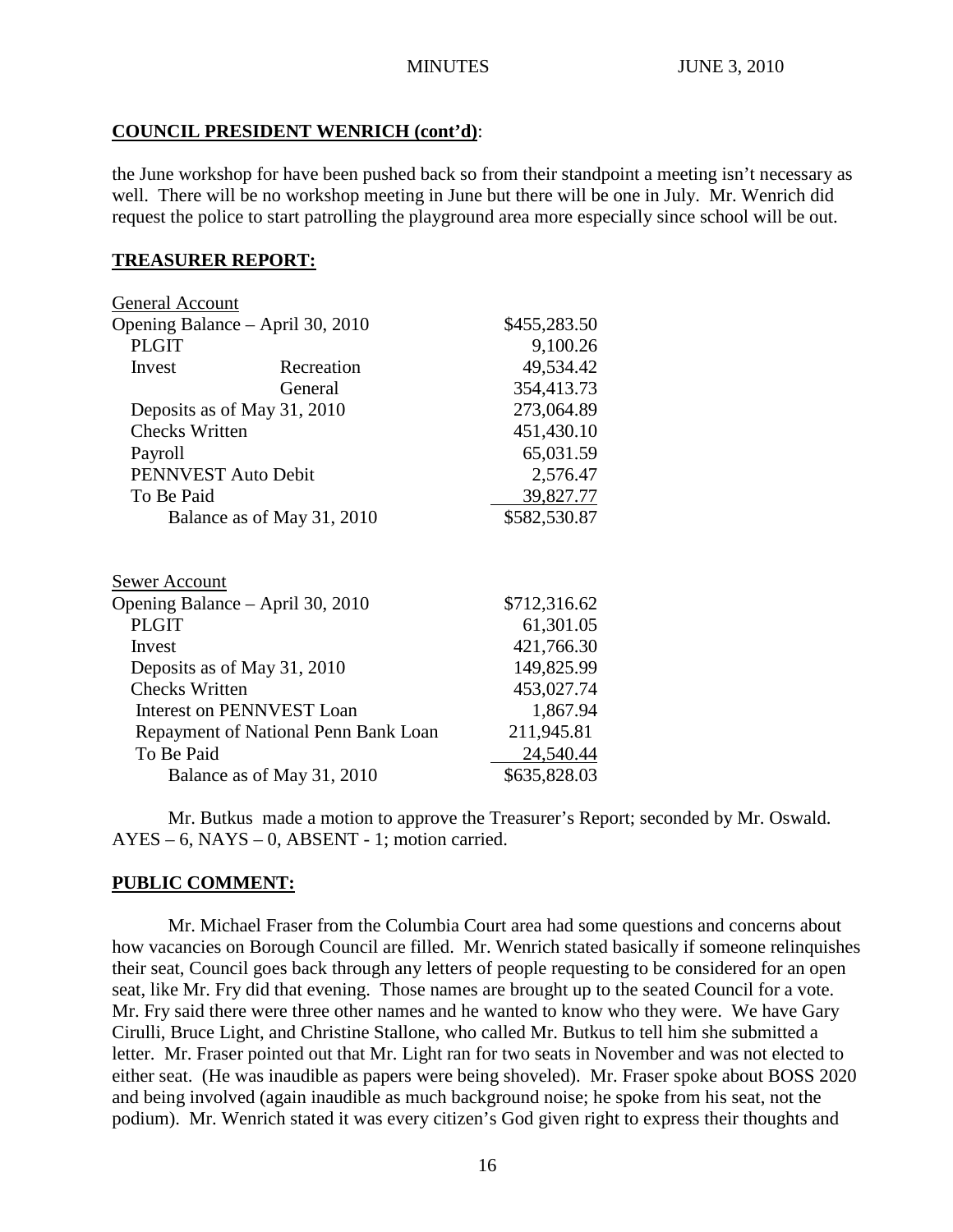## **PUBLIC COMMENT (cont'd):**

feelings. That is why there are 7 of them. Mr. Oswald stated there is no vacancy on Council as of this time. Mr. Leiby stated it looks like they are all trying to get him to die. Mr. Fraser said he hopes Council if the situation ever comes about that they don't consider a person that was rejected by the people not once but twice. Mr. Oswald said he didn't want anyone to think he was killing someone off but if the situation does arise the seat would become vacant at the end of next year anyway. Mr. Wenrich thanked Mr. Fraser for his thoughts. Mr. Jim Adams thought that a vacancy board does the appointment to Council. Mr. Butkus stated our vacancy board is Council plus one. We appointed someone to the board. Mr. Butkus thought it was either Paul Roth or Mike Hart. This board only comes into play if they can't fill the seat. It is very, very rare that a vacancy occurs.

Mrs. Byerly, a long time Borough resident, passed away the prior weekend in a very tragic accident. Mr. Wenrich asked that we remember their family with thoughts and prayers.

Mr. Fry said the Borough has approved a \$10,000.00 amount for a street light; he questioned where that is coming from. He doesn't see anything in the budget for that. Mr. Hart said it comes out of Liquid Fuels money that the State gives us. He said okay. Another question, he had was if there is a current tab on expenditures and income if any, for the BOSS 2020 project. What has this cost us? The Queen Street project, buying the house, and moving that gentleman what were the costs as well as what income has been brought in. What have we gotten from JDH? Is there going to be a continuing accounting as it goes forward? Mr. Oswald stated we have the budget line item. He said if he requested it, there would be a more detail accounting of what was spent and brought in. A discussion ensued as to how much this would cost and how much was spent. Mr. Oswald stated he believed the cost of the house was \$172,500.00 off the top of his head. Mrs. Bohn said all the items have their own account. Mr. Fry said nothing is budget for Queen Street but yet you spent \$10,000 and saying it is Liquid Fuels. Is that going to be showing up there he inquired. Mr. Hart stated that Liquid Fuels is a totally separate fund not part of the General Fund. Mr. Butkus said it is related to which Mr. Mooney said no, it is related to the JDH project not the BOSS 2020. Mr. Fry stated that the BOSS 2020 project is making the JDH project their own. They say that JDH came to Sinking Spring because of that to which Mr. Pachuilo said, yes, because of future development. They are a private developer. Mr. Leiby said what Mr. Fry was saying was, that Liquid Fuels money could have gone to something else and not that intersection. Mr. Pachuilo stated PENNDOT has wanted a light at that intersection for years to which Mr. Wenrich agreed. They wanted it realigned. Mr. Wenrich said JDH is picking up the majority of that cost for the realignment. Mr. Fry said, but they didn't pay for the house. Mr. Wenrich said it was a small price to pay to which Mr. Fry said a small price maybe for you. Mr. Ludgate stated the Borough entered into a contract agreement with JDH and upon approval of the plan there are four or five different agreements that are part of the whole process. One of the agreements related to Queen Street, provided for the right of way acquisition because the right of way was going to be a public right of way. The Borough will pay for the signal which was part of the public street improvements. The developer agreed to pay for all the street construction along with the engineering. As far as he knows both parties are adhering to the agreement. We are obligated to. Mr. Wenrich said the majority on Council agreed to this. Mr. Fry is not saying anybody did anything wrong; all he wants to know is how much was spent. How much we continue to spend? Mr. Oswald said it is public record and he has the right to it.